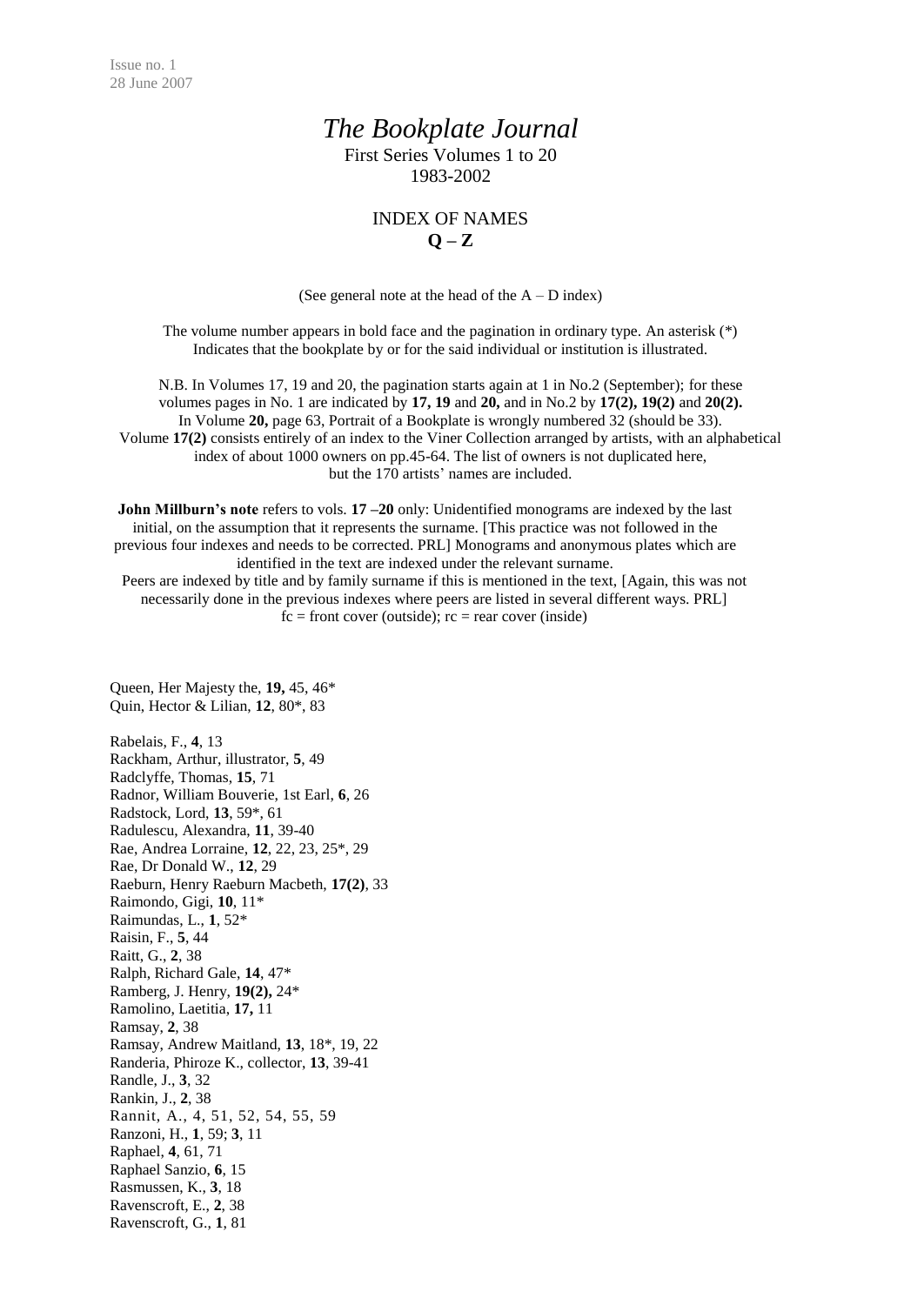Raverat, E., **16**, 82\*, 83, 85 Raverat, Gwen, engraver, **3**, 89; **4**, 48; **16**, 71-86 Ravilious, Eric, artist and engraver, **7**, 27; **8**, 53; **13**, 63, 76 Rawlinson of Ewell, Viscount, **12**, 29 Rawlinson, Richard, **13**, 30, 31\*, 32\*, 33\*; **14**, 55 Rawlinson, Sir Thomas, **13**, 30 Rawson, C., **2**, 38 Rawson, T.S., **2**, 38 Ray, John, **20,** 41 Raymond, R., **3**, 67, 81 Raymond, Thomas L., **16**, 14, 16\* Read, C. H., **17(2)**, 33 Read, Sir H., **8**, 41 Reade, Sir James, **13**, 33, 34\* Reade, Sir John, **13**, 33 Reade, Rev. William, **13**, 34 Reading, Sir Robert, Bart., **6**, 24 Reddick, Peter, **6**, 77; **12**, 89-92; **19(2)**, 40 Redgrave, S., **6**, 16, 47 Redgrave, W., **1**, 82; **2**, 43 Reece, Stanley, copper engraver, **8**, 89-91\* Reed, Austin L., **8**, 60\*, 63 Reed, Benton, **19,** 38 Reed, D. L., **16**, 45 Reed, Col. John, **20,** 41 Rees, George, **11**, 82 Rees, J. Rogers, **10**, 63 Regener, E.A., **4**, 78-81 Rehn, J.E., **3**, 26 Reid, A., **2**, 51 Reid, A.J. McNeill, **8**, 60\*, 63 Reid, John, **8**, 46 Reid, Mary Elizabeth, **13**, 11\*, 12, 21 Reid, Robert, **8**, 44\*-47 Reid, William, **8**, 90\* Rendall, A., **16**, 45 Renggli, A., **5**, 44 Renoir, A., **3**, 31 Renton, Michael, **5**, 99-100; **11**, 92-96 Repton, Humphry, **12**, 30\*, 31 *Respice Finem*, **16**, 42 Rex (Sir Reginald Hervey Hoare), **11**, 79 Reynardson, R. Birch-, **1**, 25 Reynardson, W. Birch-, **1**, 25 Reynolds, Sir Joshua, **19(2),** 18\* Rhodes, Willoughby, **13**, 75, 77\* Riboulet-Goby, **9**, 88 Ricardo, Harry R., **2**, 27 Rice, Bernard, **11**, 73 Rice, Edward Denis, **7**, 16 Rice, Sir Ernest, Admiral, **7**, 16 Rice, Hon. Helen Sarah, **7**, 16 Rice, H.E.H., **7**, 16 Rice, Marcella, **7**, 16 Rice, Marion, **11**, 72-83 Rice, Robert Garraway, **19(2)**, 8\*, 9, 11 Richard Coeur de Lion, **5**, 53 Richard III, **5**, 59 Richards, W., **4**, 90 Richards, Wilford D., **14**, 88\*, 89, 94 Richardson, Alan, Dean, **5**, 26, 27\* Richardson, J., **3**, 78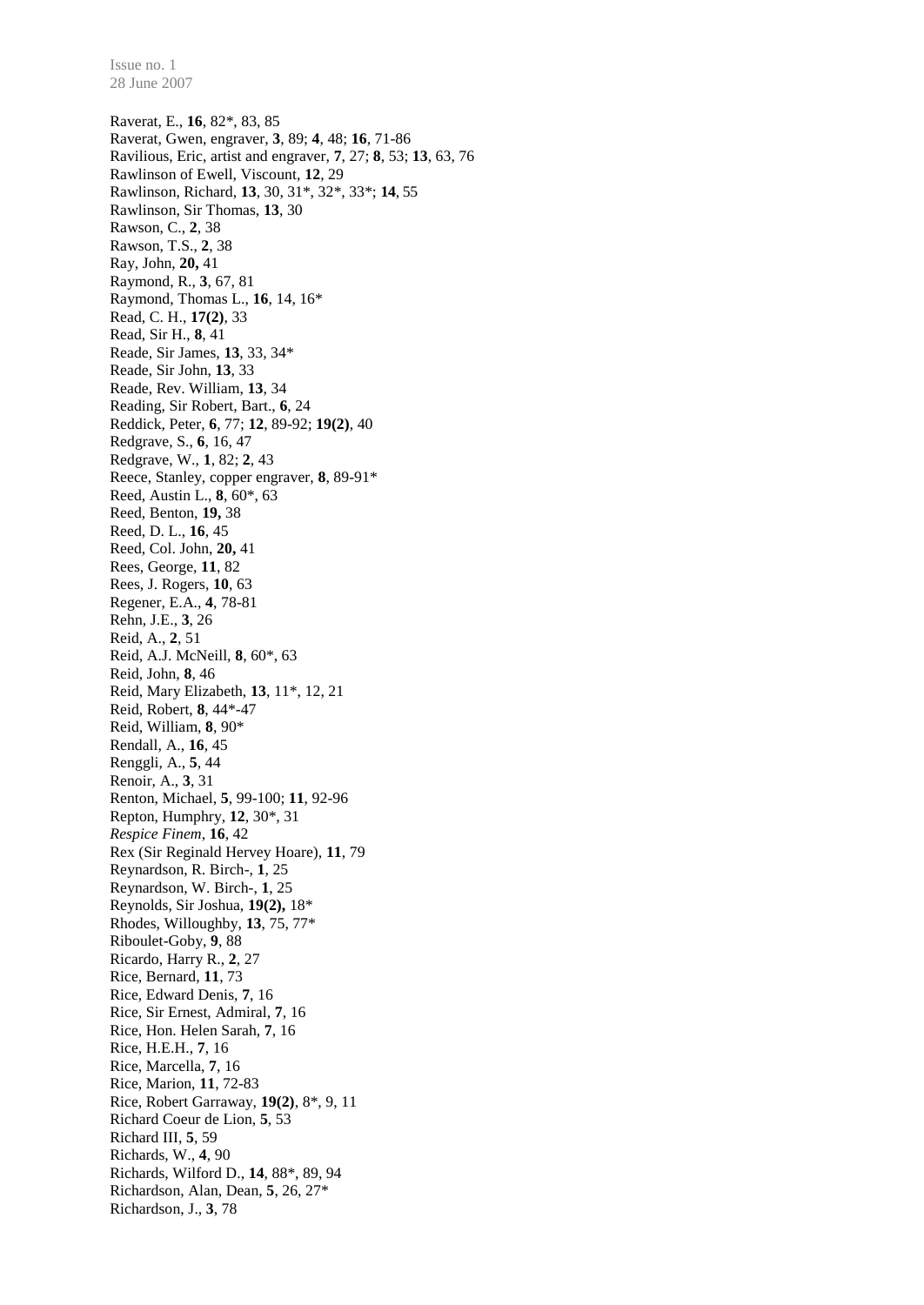Richmond, Charles Lennox, 2d Duke, **6**, 25 Rickett, John, **20(2),** 26, 27\* Ricketts, Charles, **4**, 47, 48; **16**, 3, 5 Ricketts, Charles De Sousy, **17(2),** 33 Ricketts, Major Ernest Bengough, . **17(2)**, 33 Riddell, G., **8**, 73 Ridding, Thomas, **20,** 41 Rideau Hall, La Citadelle, **12**, 22, 23\*, 29 Ridgell, J. M., **16**, 42 Ridler, Anne, **11**, 31 Ridout, Christopher, **16**, 23, 24\* Rigaud, J. F., **19(2)**, 4\* Rigden, Brian, **7**, 26\*, 34, 38 Riley, D., **1**, 60\*, 61, 94\* Rimsky-Korsakov, N., **2**, 82 Rinchen, B., **7**, 80 Rintoul, P., **16**, 42 Riquer, Alexandre de, Catalan artist, **4**, 95-96\*; **8**, 12, 96; **10**, 95 Ritchie, Ward, **9**, 47-48 Ritter, Karl, **10**, 6, 8 Rivers-Macpherson, Col. E. R., **12**, 15, 29 Rivers-Moore, H.R., **1**, 47 Rizener, A., **9**, 94 Robartes, Hon. Russell, **6**, 26\*, 27 Robarts, Richard Paul Ferrier, **12**, 29 Roberts, **1**, 78 Roberts, **2**, 38 Roberts, Field-Marshal Earl, **18**, 43-44\* Roberts, G., **5**, 16, 17 Roberts, Howard, **12**, 48\* Roberts, Wynne, **19,** 27 Robertson, Alexander, **4**, 5 Robertson, Aphra, **10**, 18, 20, 21, 22, 23, 32 Robertson, Arthur, **10**, 12-28, 32\*; **17(2),** 33 (anonymous), **10**, 14\*, 36 Robertson, Arthur & Aphra, **10**, 33\*, 34 Robertson, Barbara, **10**, 16, 17, 20 Robertson, Herbert Mainwaring, **10**, 34, 35\* Robertson, Lionel Gallwey, **10**, 16, 17, 20 Robertson, Montagu, **10**, 18 Robins, William, **15**, 71 Robinson, B. C., **3**, 68, 75, 82 Robinson, Charles, **8**, 76-78 Robinson, D. Keith, **19(2),** 36, 37\*, 45 Robinson, Stanley, **7**, 4-12 Robinson, William, **17(2)**, 34 Robson, J. O., **17(2),** 34 Roche, E., **2**, 38 Roche, J., **16**, 42 Rochester, Randall Davidson, Bishop of, **8**, 19 Rochetts, **13**, 59\* Rocket Press, **11**, 30, 31 Rodeknight, John, **9**, 46 Rødel, K., **1**, 56\*; **4**, 2 Roden, Jocelyn, Earl of, **8**, 23 Rodes, Cornelius Heathcote, **2**, 38; **10**, 70, 71\* Rodney, Lord, **13**, 53, 54\* Rodo, L., **3**, 85 Roe, Gordon, **16**, 3 Roerich, N., **1**, 87 Rokeby Thomas, Rev. H. R., **12**, 29 Rokewode, J. G., **16**, 51, 66, 67\*, 68\*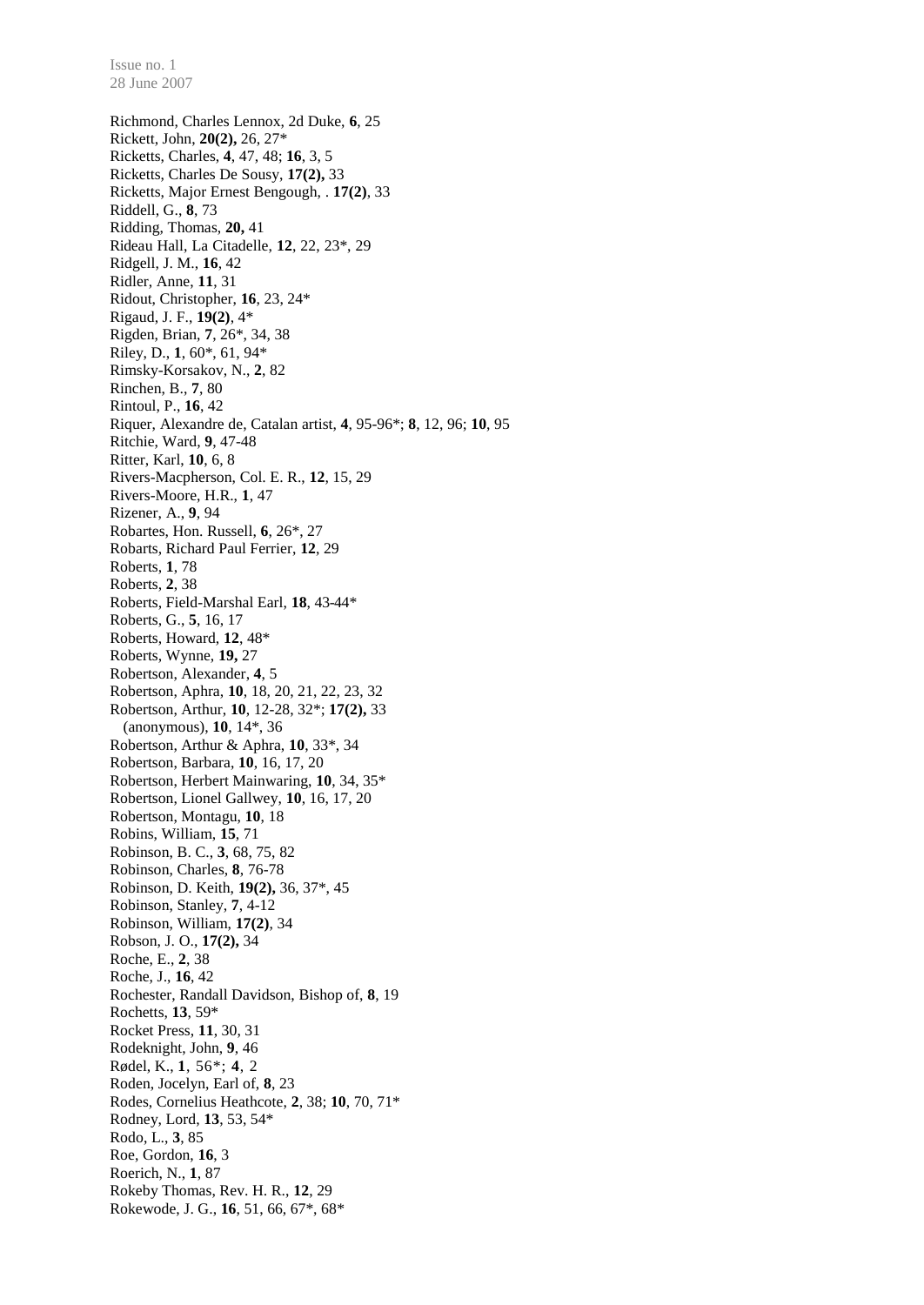Rolewinck, W., **8**, 47 Rolfe, R.M., **3**, 82 Rolfe, W(illiam) D(avid) Ian, **19(2),** 43\*, 45 Rollason, Thomas, **15**, 72\* Roller, Mileva, **17(2)**, 34 Rolph, J., **8**, 87\*, 88 Rooke, Noel, **3**, 31, 84; **8**, 67; **13**, 63; **19(2)**, 28-29 Roots, George, **9**, 19 Rose, Elihu, **20(2)**, 28\* Rose, Peter Quickfall, **9**, 36\*, 37 Rose, Stuart, **1**, 8\*, 9; **12**, 47\* Rosenbaum, P., **4**, 76, 81 Rosendorff, Richard, **13**, 7, 8\*, 21 Rosenfelder, F., **1**, 25 Rosenfelder, M., **1**, 25 Rosenthal, L., **1**, 49 Ross, Anthony, **8**, 47 Ross, James, engraver, **6**, 2, 3, 48 Ross, Katherine, **14**, 81, 83\* Rossetti, C., **4**, 9, 15 Rossetti, C., **5**, 96 Rossetti, D.G., **2**, 15; **4**, 13, 14 Rosslyn, Earl of, **3**, 79 Rossum, W.J.J., van, **7**, 32\*, 33, 38 Rostron, Trevor, **20(2)**, 28, 29\* Rothenstein, Sir W., **5**. 6, 12, 14, 15\*, 16; **8**, 53; **16**, 5 Rothermere (Viscount), **20(2),** 21, rc\* Rothschild family, **20,** 3-17 Rothschild super-libros, **20,** 2\*, 17\* Rothschild, Alfred, **20,** 4\* Rothschild, Charles, **20,** 8\* Rothschild, Emma Louisa, **20,** 7\*-8 Rothschild, Evelina, **20,** 8, 9\* Rothschild, Evelyn, **20,** 13, 14\* Rothschild, Jacob, **20,** 15\* Rothschild, Leopold, **20,** fc\*, 5\* Rothschild, Marie (Mrs. Lionel), **20,** 13-14 Rothschild, Miriam Louisa, **20,** 10, 11\* Rothschild, Nathan Mayer, **20,** 6\*(?), 7 Rothschild, Nathan Mayer Victor, **20,** 12\*, 13 Rothschild, Roszika, **20,** 8, 11, Roundell, R., **5**, 34 Roundell, Richard Foulis, **19(2),** 9 Rouse, E.C., **1**, 6\* Rousseau, A., **4**, 82\*, 88 Rousseau, E., **4**, 88 Rousseau, J. J., **6**, 57, 58 Roveda, Roland, **12**, 96\* Rowat, Jessie, **13**, 7 Rowat, William, **8**, 50; **13**, 5, 6\*, 7, 26 Rowe, Osmond J., **12**, 19, 20\*, 21, 29 Rowlandson, Thomas, **14**, 11, 14 Rowsewell, **2**, 38 Roxburghe, Mary, **19,** 25\*, 26 Royal Automobile Club, **16**, 45 Royal College of Art Library, **14**, 7, 9\* Royal College of Organists, **12**, 29 Royal Institute of British Architects, **12**, 64\*, 65 Rozenbladt, E. A., **13**, 95 Rozental', V. Iu., **2**, 77, 83; **4**, 70*\**-72 Rozenbladt, E. A., **9**, 83 R.S.N., **11**, 81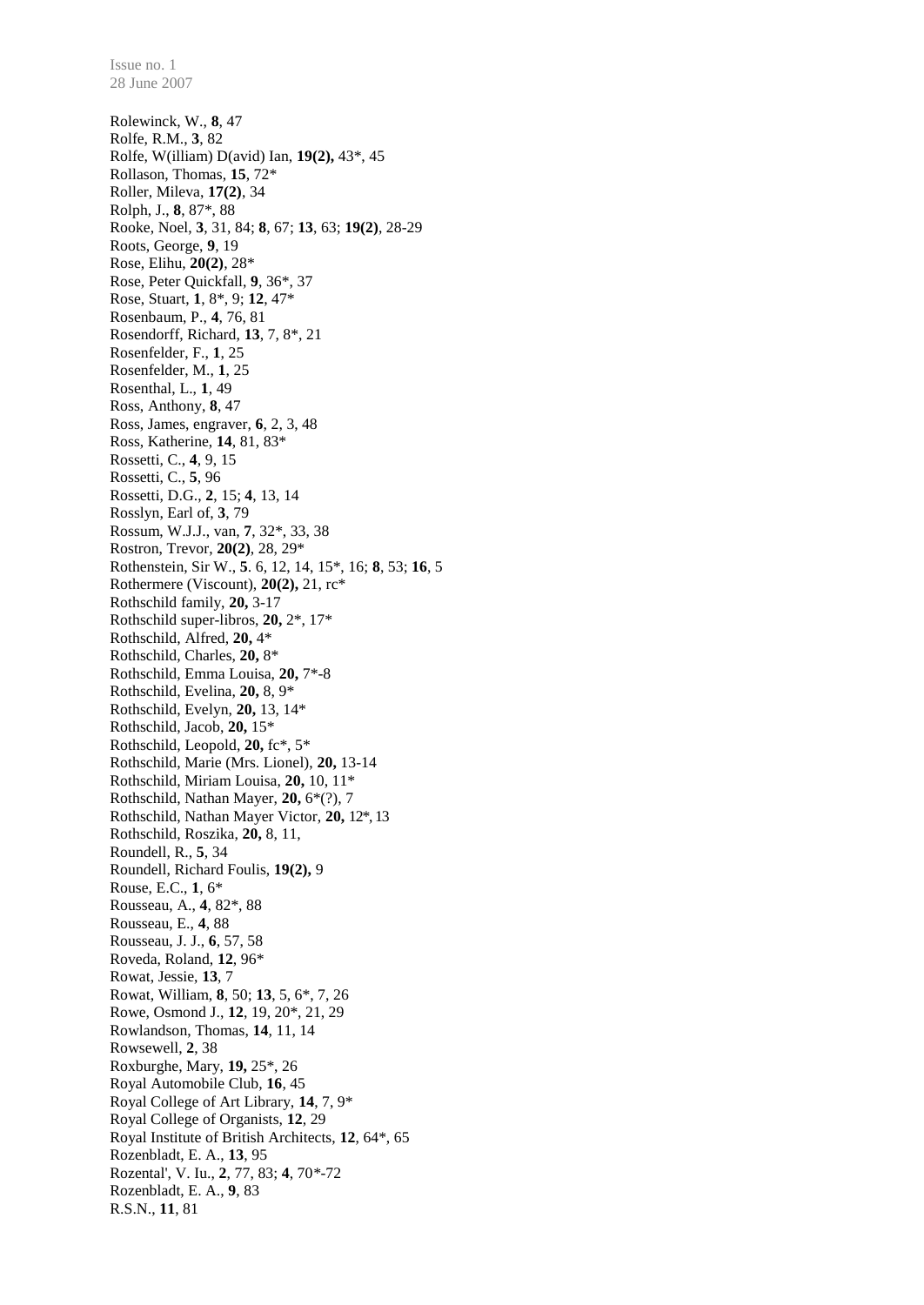Rubbra, E. & A., **12**, 81 Rubens, Alfred, **9**, 16; **16**, 45 Rubens, P.P., **6**, 15 Rubinat, Pau Font de, **4**, 96\* Rubinshtein, A., **4**, 78 Ruch, J.E., **5**, 69 Ruepp, P.A., **1**, 51 Rueter, Pam, **1**, 12\*, 13, 31, 59 Ruffieux, R., **4**, 88 Rumbold, H., **1**, 39 Rundle, R., **15**, 74 Runnington, C, **3**, 82 Rur, B., **3**, 50 Rushton, John, **11**, 85, 86 Ruskin, John, **4**, 90; **7**, 7; **8**, 53 Russell, A. G. B., **16**, 9, 11\* Russell, D., **2**, 46 Russell, W.O., **3**, 75 Russia, Emperor Nicholas, of, **17,** 17, 19 Rust, Graham, **19,** 44\*-46\* Ruthven, Mary, **6**, 28 Ruthven, Sir William, **6**, 28 Rutland, John Manners, Duke of, **5**, 59 Rutter, John, **17,** 26\*-27 Rutter, Owen, **8**, 67, 73; **13**, 64, 73\*, 74, Rutter, Twinkle, **8**, 72\*, 73; **13**, 74 Ruuhinen, E., **1**, 63 Ryan, Mrs John Barry, **18**, 72 Rybarczyk, J., **1**, 56\*, 57 Rychla, I., **1**, 56\* Rylands, John Paul, **1**, 77, 81; **11**, 86 Rylands Library, **11**, 86 F.W.S., **1**, 14\*, 15 S.H.E.F, **16**, 45 S.S., **4**, 46 Sabin, Caroline, **13**, 44\* Sackville, Lord George (Germain), **9**, 52\*, 55 Sackville-West, Vita, **12**, 39, 40\*; **15**, 14, 17 Saddlers' Company, **2**, 38 Sadleir, Thomas U., **9**, 51 Sahib, Tipu, **5**, 74 St Aubyn, Sir John, **15**, 74 Saint Chad's, **8**, 8 Saint Cuthbert's College, **8**, 8 Saint Edmund's Monastery, **8**, 8 St Elisabeth of Russia, **16**, 46\*~48 St. George, Gen. St. John, **20(2),** 46-47\* St. George's School, **20(2),** 28, 29\* St Helena Artillery Library, **14**, 4\*, 5 St Hilda's College & University of Toronto, **12**, 29 Sainthill, Rev. Peter, **20,** 41 Saint Laurence's Students, **8**, 7\*, 8 St. Leu, M. de, **17,** 12\* St Louis University Library, **1**, 8\* Saint Margaret's School, **7**, 35, 38 St Martin's School, York, **10**, 43, 44\*, 45 St Vincent, Earl, **13**, 59\* Saito, Shozo, **4**, 20\*-24; **15**, 43, 44\*, 45 Sak, L., **2**, 50 Sakamoto, K., **4**, 25, 28, 31 Sakhnovs'ka, O., **4**, 53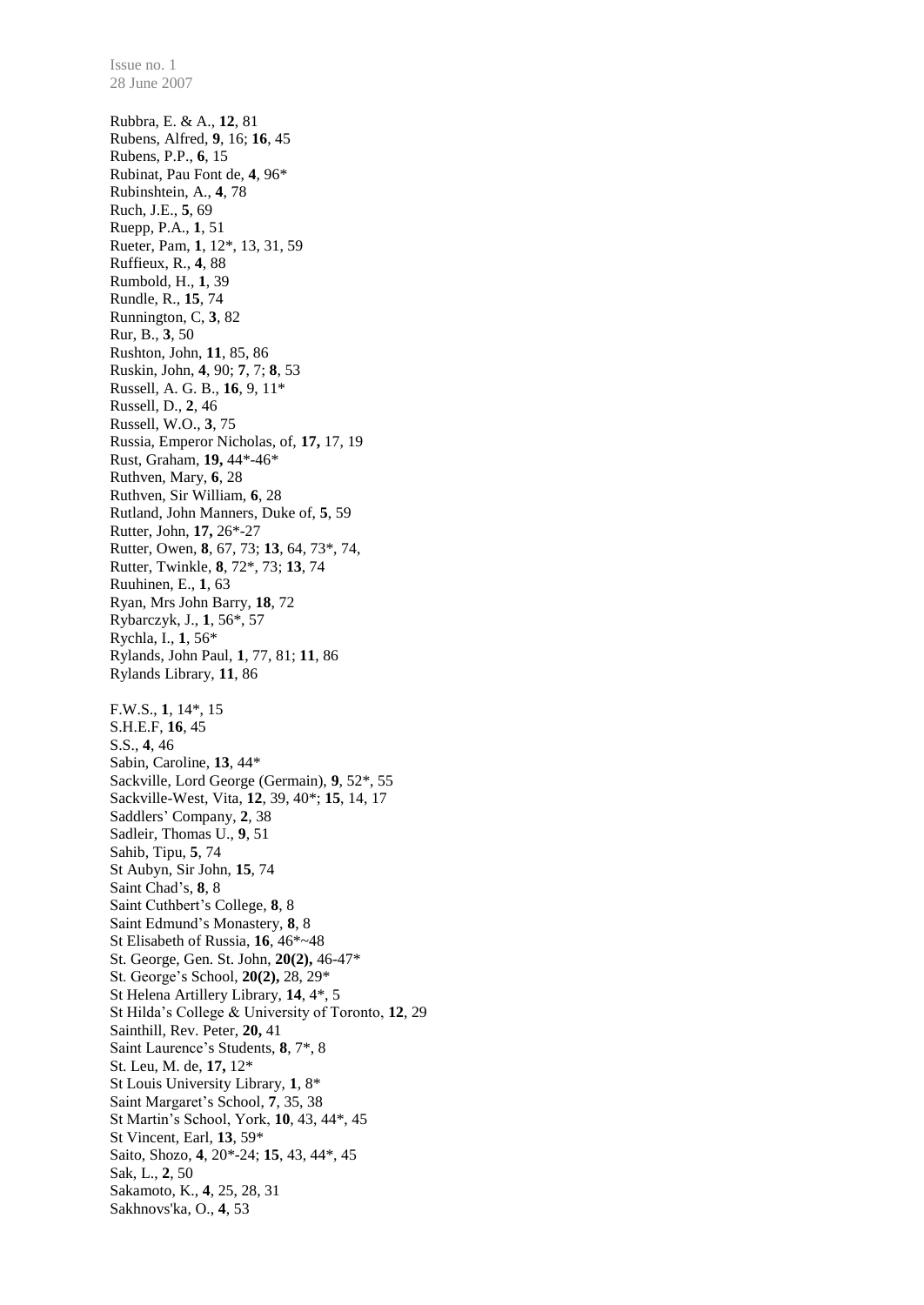28 June 2007 Salisbury, Bishop of, **8**, 18 Sallust, G., **4**, 92 Salmonson, C.A., **3**, 18 Salvin, Anthony, **15**, 88; 16, 55\*, 56 Salvin, Osbert, **15**, 89 Sambourne, Linley, **6**, 5, 11 Sampietro, Angelo, **11**, 41 Sampson, A. G. Law, **12**, 13 Sampson, Edward, **20,** 41-42 Sánchez, Vicente, **12**, 96 Sandby, W., **2**, 45 Sanders, E.F., **6**, 74 Sanderson, A. N., **11**, 14, 15\* Sandford, Christopher, **8**, 67; **13**, 64 Sandheim, May, **5**, 94\*, 96 Sandon, Henry, **6**, 48 Sandys, Edwin, **18**, 49-50\* Sandys, S., **17,** 45-46\* Sandys, W., **15**, 74 Sangorski & Sutcliffe, **20(2),** 4, 5, 9 Sargood, A., **3**, 82 Sato, Y., **4**, 24 Sattler, J., **1**, 31; **3**, 7 Sautin, N.A., **7**, 69 Savon'ko, V. S., **13**, 95 Saw, John, **13**, 28 Sawle, Sir Graves, **14**, 32 Sawle, Sir Joseph Sawle Graves, **14**, 31\*, 32 Saye, John, **10**, 86\* Sayer, Rev. Robert J., **10**, 71, 72\* Schaeffer, G., **3**, 20 Schank, Adm., **2**, 38 Schanwell, Elizabeth, **8**, 46 Schatz, B., **4**, 76, 81 Schechter, S., **5**, 95 Scheffer, H., **3**, 3-15 Schick, E.A., **1**, 22\*, 25 Schiller, F., **2**, 82; **3**, 14 Schimeck, H.A., **1**, 57 Schindler, P., **3**, 8\*, 14 Schmied, J., **4**, 86, 88 Schmitz-Veltin, O., **3**, 2 Schneider-Henn, D., **10**, 5, 10 Schoenbaum, C., **4**, 87\*, 88 Schoenstett family, **1**, 49 Schoffler, P., **2**, 85 Schofield, A. Brian., **6**, 3, 50, 69-75; **11**, 86 Schofield, Stephanie, **19,** 56, re\* Schofield, S.: see Kelvin, S. Scholermann, Wilhelm, **10**, 7 Scholes, David H., **12**, 29 Scholes, Richard W., **12**, 29 Scholz, Ingrid & Albrecht, **10**, 94-96 Schomberg, Isaac, **13**, 58 Schroder, Baron, **7**, 10 Schuster, R., **4**, 75, 81 Schwab, Alice, **17,** 6\* Schwab, Walter, collector, **5**, 94-97 Schwarz, H., **4**, 63-65\*, 70 Schwarzberg, I., **1**, 25 Schweinburg, L., **3**, 6\*, 13 Schweppe, A. van Nuys, **1**, 11\*

Issue no. 1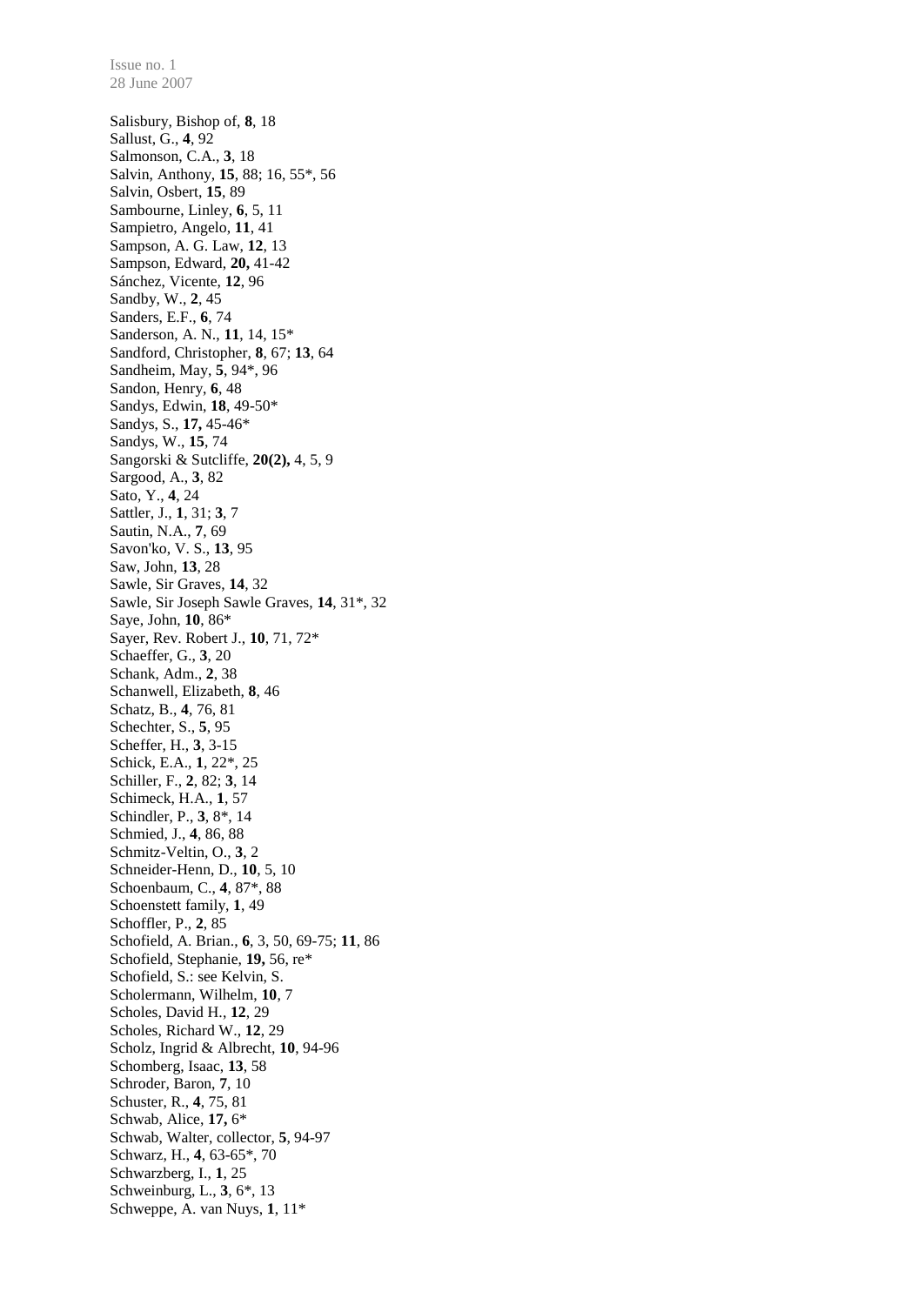Scott, -, **6**, 38 Scott, D., **4**, 7 Scott, G., **2**, 38 Scott, Rev. Dr Graham, **12**, 29 Scott, J., **3**, 78 Scott, P.J., **2**, 94\* Scott, R., **4**, 5-7\* Scott, Sir W., **6**, 66 Scott, William Bell, engraver, **4**, 3-19\*, 48; **6**, 3; **16**, 58; **17(2),** 34 Scott-Giles, C. W., **1**, 69 Scourfield, Wm., **10**, 72, 73\*, 74 Scriven, J., **3**, 68, 75, 82 Scriven, Mary, **17,** 32 Scruby, George, heraldic artist, **6**, 3; **17(2)**, 34 Seaby, A.W., **2**, 89 Sedky, I., **8**, 74 Seeliger, L., **4**, 77, 81 Sekino, J., **4**, 20\*, 24 Selby, J., **3**, 67, 75 Seleishuk, N., **1**, 56\*, 59 Selim III, Sultan, **5**, 72 Selkirk, Liston, **13**, 7, 8, 17, 26, 27\* Selkirk, William, **13**, 7, 17\*, 26 Sellassie, Haile, **16**, 42-3 Semper, J., **4**, 65\*, 66 Sengee, D., **7**, 81 Serdiuk, A.N., **7**, 57, 58\*, 69 Sergeev, G.A., **7**, 69, 71 Serizawa, K., **4**, 30, 31 Serle, (John) James, **17,** 46-47\* Serle, Jane, **17,** 41 Serov, V., **1**, 87 Sessions, E.M., **2**, 43 Sessions, W.K., **2**,43 Seton, R.S., **2**, 39 Severin, Mark, **1**, 8\*, 9, 31, 40-42\*, 55, 60\*, 61, 63; **2**, 51, 95-96; **6**, 4; **10**, 88; **11**, 22\*, 84; **12**, 94 Severin, N., **1**, 42; **4**, 55, 59 Seymour, George T., **7**, 16 Seymour, Jane: see Fortescue Seymour, Sir John Hobart, **14**, 38 Seymour, Sir Michael, **14**, 38 Shafirov, P.P., **3**, 54 Shaftesbury, A. Ashley-Cooper, 9th Earl of, **6**, 37-39\*, 40 Shakespeare, W., **2**, 76, 81-83; **4**, 13, 61; **7**, 83 Shaliapin, F.I., **2**, 82 Shamril, N., **2**, 78\*; **4**, 72 Shane, Brian de: see Alcock, C.B. Shannon, Dr John, **10**, 43 Shannon, John Strangman, **10**, 43 Sharp, William, **11**, 54 Sharpington, William, **13**, 43 Sharrock, Robert, **20,** 42\* Shaw, Dl., **12**, 7 Shaw, Gabriel, **13**, 34 Shaw, George, **8**, 8 Shaw, George Bernard, **2**, 75; **3**, 45 Shaw, John Bennett, **1**, 46-48 Shaw, John Byam Liston, **17(2),** 35 Shaw, J. C. H., **16**, 43 Shaw, Thomas, **13**, 34, 35\* Shcheglov, V.V., **3**, 53 Shchetnev, L., **1**, 60\*, 61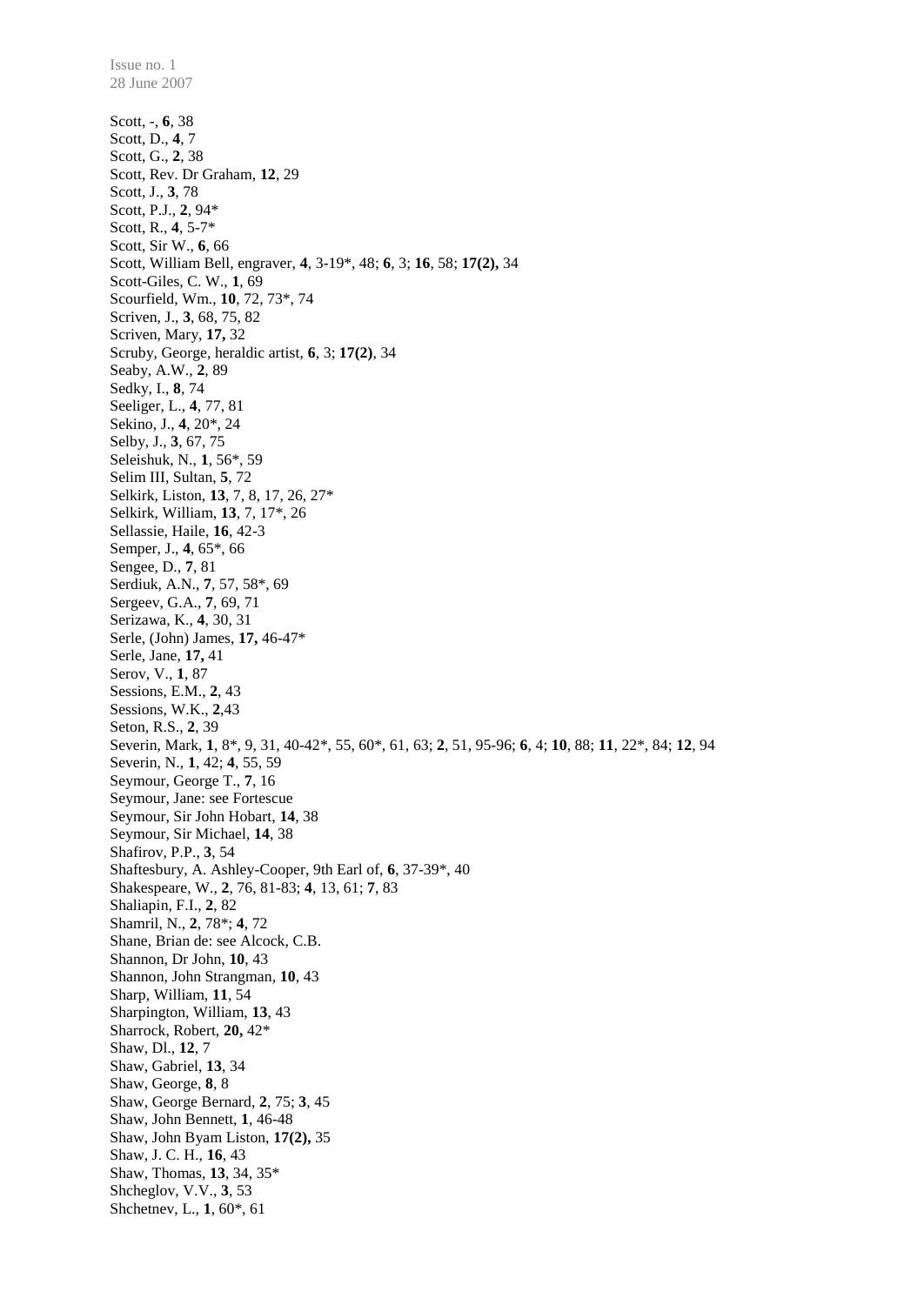Shearman, Montagu, **15**, 84\*, 87 Sheldon, Edward, **20,** 42 Shell Petroleum Company Ltd, presented by, **17,** 4\* Shelley, P.B., **2**, 81; **3**, 31; **4**, 13 Shenval Press, **14**, 7 Shepard, Ernest, **14**, 67; **20(2)**, 9 Shepard, Thomas, **17(2)**, 35 Shephard, A., **2**, 96 Shephard, F., **2**, 96 Shepheard, G., **15**, 59 Shepherd, Anthony, **16**, 27\*, 28 Sheppard, Martha, **17,** 32 Shepperd, Lt.-Col. G. Alan, **17,** 8\*, 9 Shepperd, J., **6**, 3 Shepperd, J(oseph), **17,** 1 Shepperd, T., **2**, 36 Sherborn, Charles, of Gutter Lane, engraver, **6**, 3 Sherborn, C. Davies, 6, 3; **11**, 51; **17**, 29 Sherborn, Charles William, engraver, **1**, 9, 10\*, 32, 35-39; **2**, 68, 70\*, 95, 96; **5**, 2, 84\*; **6**, 3, 88; **7**, 91\*; **8**, 15\*, 17, 23, 24, 30, 39, 40; **9**, 1; **11**, 51, 86, 88; **12**, 34, 56; **20,** 6\*, 7\*, 8\*, 9\*, 10\*, 16\* Sheremetev, **3**, 54 Sheremetev, A.D., **6**, cover (2), 61-63\*, 65\* Sheremetev, A.S., **6**, 64 Sheremetev, B. P., **6**, 51, 53, 64 Sheremetev, B. S., **6**, 60\*, 61, 63\*, 64 Sheremetev, D. N., **6**, 54, 58, 59\*, 61, 64, 66 Sheremetev, N. P., **6**, 56\*, 57, 58, 64 Sheremetev, P. B., **6**, 53-55\*, 57, 64 Sheremetev, P. V., **6**, 52\*, 53, 56\*, 57 Sheremetev, S. D., **6**, 53, 61, 62, 64, 66, 67\*, 68 Sheremetev, S. S., **6**, 51 Sheremetev, S. V., **6**, 60\*, 61, 63\*, 64 Sheremetev, V. P., **6**, 53, 55\* Sheremetev, V. S., **6**, 52\*, 53, 61, 64, 66 Sheremetev, V. V., **6**, 60\*, 61, 63\*, 64 Sheremeteva, A. S., **6**, 59, 60\*, 61, 66 Sheremeteva, E. P., **6**, 64, 65\* Sheridan, Richd., **10**, 75\* Sheridan, Richard Brinsley, **15**, 12 Sheridan-McGinnity, Anthony Esmond, **12**, 29 Sherman, S., **7**, 29 Sherstianoi, L.M., **7**, 71 Sherwin, John Keyse, engraver, **1**, 75-83; **6**, 3; **11**, 52, 53 Shevchenko Scientific Society, **4**, 55, 56, 59, 60 Shigemoto, K., **4**, 28 Shillingovskii, P.A., **7**, 55 Shimo, Taro, **4**, 21, 24, 25, 27; **15**, 45, 47 Shipley, William Davis, **17,** 47 Shipwrights' Company, **2**, 39 Shlykova, T.V., **6**, 58 Shoji, S., **4**, 33, 34\* Shoppee (Chapuis), John, father of C.J. Shoppee, **7**, 24 Shoppee (Chapuis), Charles John, collector, **7**, 23\*, 24 Short, Sir F., **5**, 9 Short, Hugh Oswald, **20(2),** 28, 29\* Shove, J., **15**, 62\*, 63, 65 Shovell, Sir Cloudisley, **13**, 50-51 Shrubb, Rev. Charles, **15**, 74 Shrubb, Rev. Henry, **15**, 74 Shugio, Hiromichi, **15**, 38, 39, 40\*, 41\* Shutiaev, Iu. D., **7**, 71 Shuvalov, **3**, 54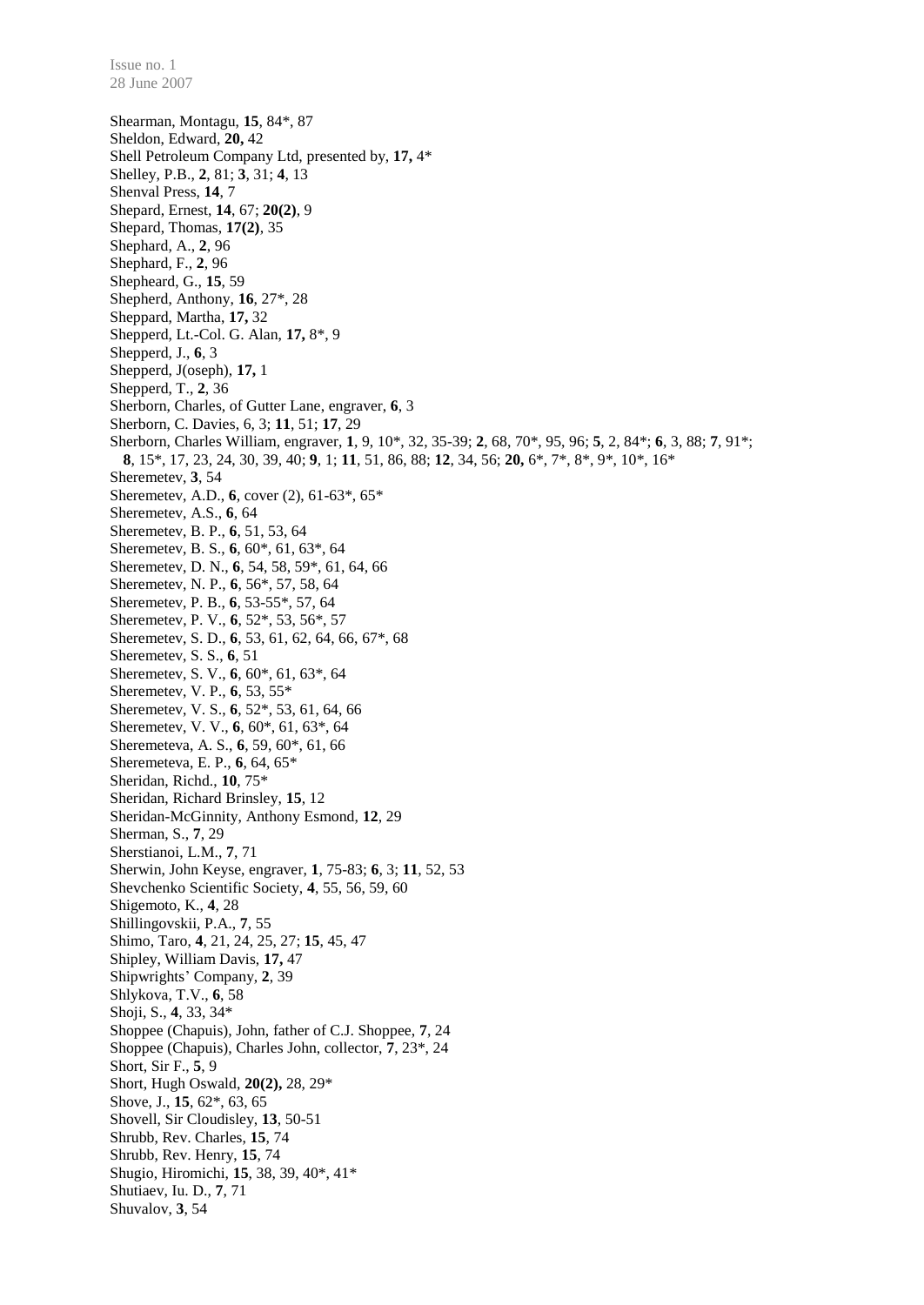Sibley, Betty, **8**, 60\*, 63 Sibylla, Princess, **3**, 92 Sidmouth, Viscount, **14**, 43 Sidorov, A.A., **2**, 84\*-87 Siebel, J., **4**, 56, 60 Sieff, Jonathan, **20(2)**, 28, 31\* Sigismund, Grand Duke, **3**, 94 Signorelli, L., **4**, 61 Sigrist, Charles, **17(2),** 35 Silk, C. H. P., **12**, 75, 76\* Silk, Guy Whitehall, **12**, 68\* Sill, Howard, **17,** 23\* Sil'vanskii, S., **4**, 53 Silver, Anne, **17,** 41 Simenon, G., **2**, 75 Simon, Andre Louis, **14**, 66\*, 69 Simon, G., **1**, 22\*, 25 Simon, H., **4**, 81 Simonson, E., **4**, 76, 81 Simpson, Archibald, **11**, 90\*, 91 Simpson, E.A., **2**, 89, 90 Simpson, Ernest Aldrich & Wallis, **2**, 90-1 Simpson, John, collector, **6**, 19, 40 Simpson, Joseph, **10**, 13 Simpson, Joseph William, **2**, 50; **6**, 4; **17(2)**, 35 Sims, G.F., **1**, 65, 67 Simson, Theodore Spicer, **17(2),** 36 Sinclair, Henry Morris, **19,** 28 Sinclair, W. N., **16**, 43 Singleton, Jean, **8**, 60\*, 63 Singleton, Richard, **7**, 46 Sircar, R. N., **16**, 43 Sirvidas, P., **1**, 56\* Sitwell, Sir Osbert, **14**, 70 Sivak, A.N., **7**, 71 Sjogren, A., **3**, 19, 20, 26, 27\*, 91 Skeaping, J., **3**, 31 Skeaping, Kenneth Mathieson, **17(2)**, 36 Skelton, C., 5, 99-100 Skelton, Stephen, **11**, 94\*, 95 Skibbe, E., **1**, 25 Skidmore College, 7, 28\*, 36, 38 Skinner, F., **2**, 39 Skinner, Jacob, Bath engraver, **6**, 4; **18**, 50 Skinner, Ioannes, **2**, 39 Skinner, Matthew, **3**, 68, 74\*-76; **9**, 25 Skrebitskaia, E.A., **7**, 85 Skrebitskii, A.N., **7**, 85 Skullerud, Thor, **11**, 87\* S.L., **9**, 30 Slade, F., **4**, 5 Slade School of Fine Art, University College, **12**, 89, 90\* Slayer, armorial, **6**, 30 Sligo, P. Browne, 2d Marquess of, **8**, 23 Slim, Field-Marshal Viscount, **18**, 44 Slocombe, Frederick Albert, **17(2),** 36 Sloper, Dr. Charles, **19**, 53-54\* Slovenian Ex-libris Society, **13**, 46, 48(facing) Smail, Kathryn & George, **11**, 82\* Small, R(ichard) & M(aureen), **19(2)**, 42\*, 43, 45 Smalley, J., **16**, 45 Smart, Trixie, **13**, 70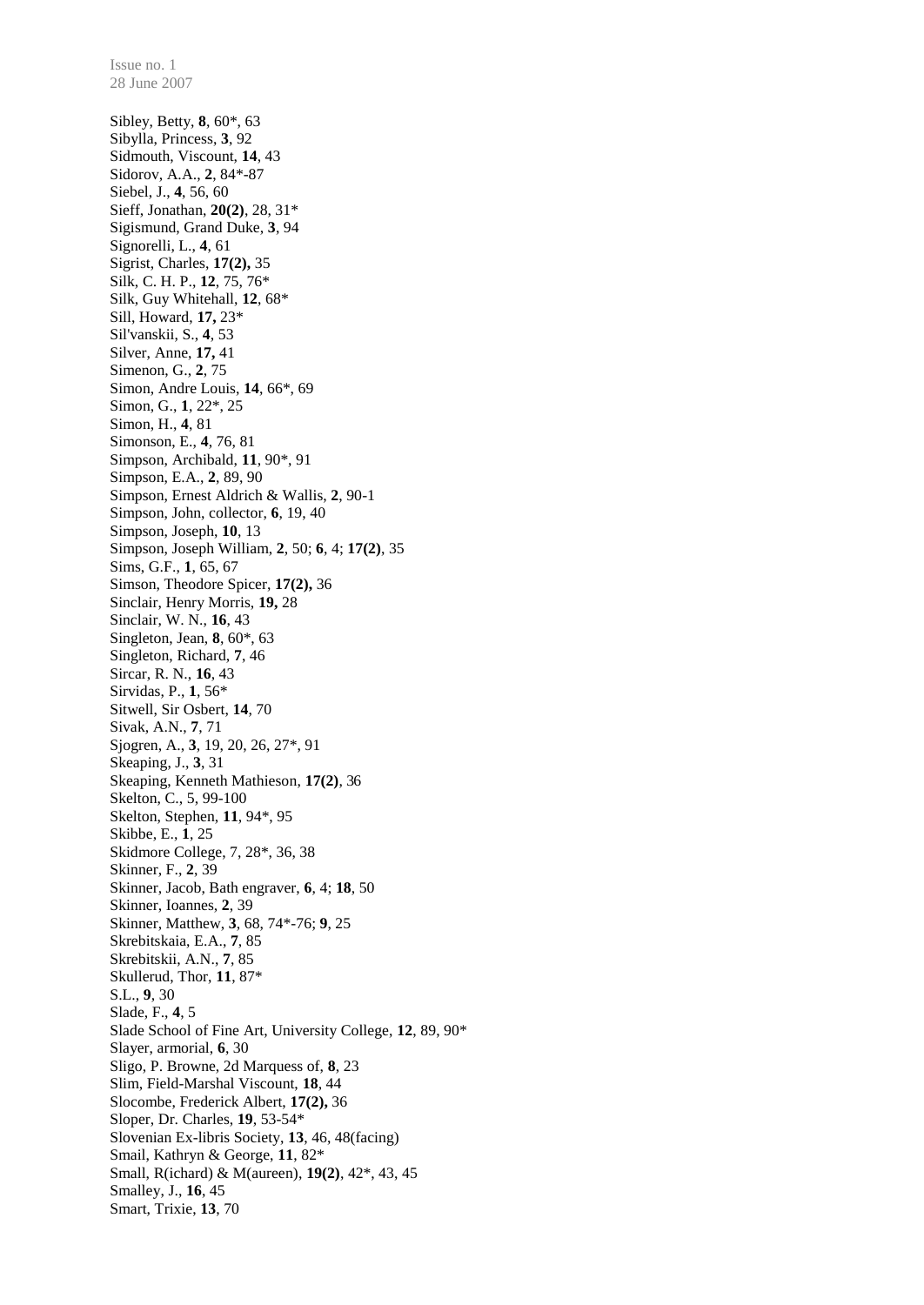Smart, William, bookplate by R. Gibbings, **1**, 12\*; **13**, 69\*, 70 Smart, William, bookplate by Hnizdovsky, **4**, 56, 59\*, 60 Smedley, H. E. H., **12**, 31 Smith, A., **1**, 25 Smith, D., **2**, 39 Smith, Elizabeth, **5**, 3 Smith, Emily S. M., **14**, 73, 81, 83\* Smith, E.W., **1**, 68 Smith, Gordon, **10**, 89\* Smith, John Henderson, collector, **5**, 51; **6**, 1, 2, 28-30; **9**, 1; **12**, 56; **13**, 33 Smith, J., **2**, 39 Smith, John, **14**, 24, 26; **20,** 43 Smith, Sir John, **11**, 2-3\* Smith, Joseph, **19(2),** 5 Smith, J. R., **19(2),** 4\* Smith, N., **1**, 25 Smith, Pamela C., **8**, 77 Smith, Percy Shawe, **20(2),** 42\*, 43-44 Smith, Richard Shirley, engraver, **1**, 61; **3**, 1, 42-43\*; **12**, 84; **20,** 15\* Smith, Ron, **13**, 42-45 Smith, Sir Sidney, **14**, 29-30 Smith, S. H., **4**, 60 Smith, Sidney Lawton, **1**, 32; **4**,49; **17,** 23\* Smith, Solomon Charles Kaines, **17(2)**, 36 Smith, W.J., **4**, 52 Smithat, William, **13**, 26 Smithers, Leonard, publisher, **18**, 5-7 Smyk, E. B., **4**, 60 Smyth, William Henry, **14**, 41\* Smyth, Sally, **17,** 46 Smythe, S.S., **3**, 78 Snedden, Janet, **8**, 62\*, 63 Snedden, Richard, **8**, 62\*, 63 Snell, C. L. H., **16**, 45 Snooks, Richard, **13**, 75, 76\* Snow, Brig. Eric, **12**, 29 Soane, Harry, engraver, **4**, 48; **6**, 4; **9**, 1; **18**, 108\* Society of Antiquaries, **1**, 10\* Society of Wood Engravers, **10**, 87; **13**, 63 Soder, A., **5**, 43 Sokolovskii, A.K., **3**, 52, 55 Somerset, Algernon Seymour, 7th Duke of, **8**, 93 Somov, K.A., **1**, 87; **2**, 85 Sonevytsky, R., **4**, 55, 60 Sopocko, K., **4**, 64 Sørenson, **4**, 84 Sorokin, V.M., **7**, 71 Sotheby's, **2**, 47 Soult, Marshall, **5**, 78 Southall, J., **2**, 95 Southwell, armorial, **5**, 51, 52 Souverein, J., **1**, 62\* Sovak, P., **4**, 82-88\* Sovak, Dr P., **4**, 82\*, 83, 86-88 Spallino, Lorenzo, **11**, 25\* Spankie, R., **3**, 82 Spare, Austin Osman, artist, **6**, 4 Sparhawk, W.P., **5**, 68, 69 Sparkes, A., **6**, 4 Sparrow, John E., **15**, 74 Sparrow, Robert, **10**, 35, 36 Spearing, James, **20,** 43\*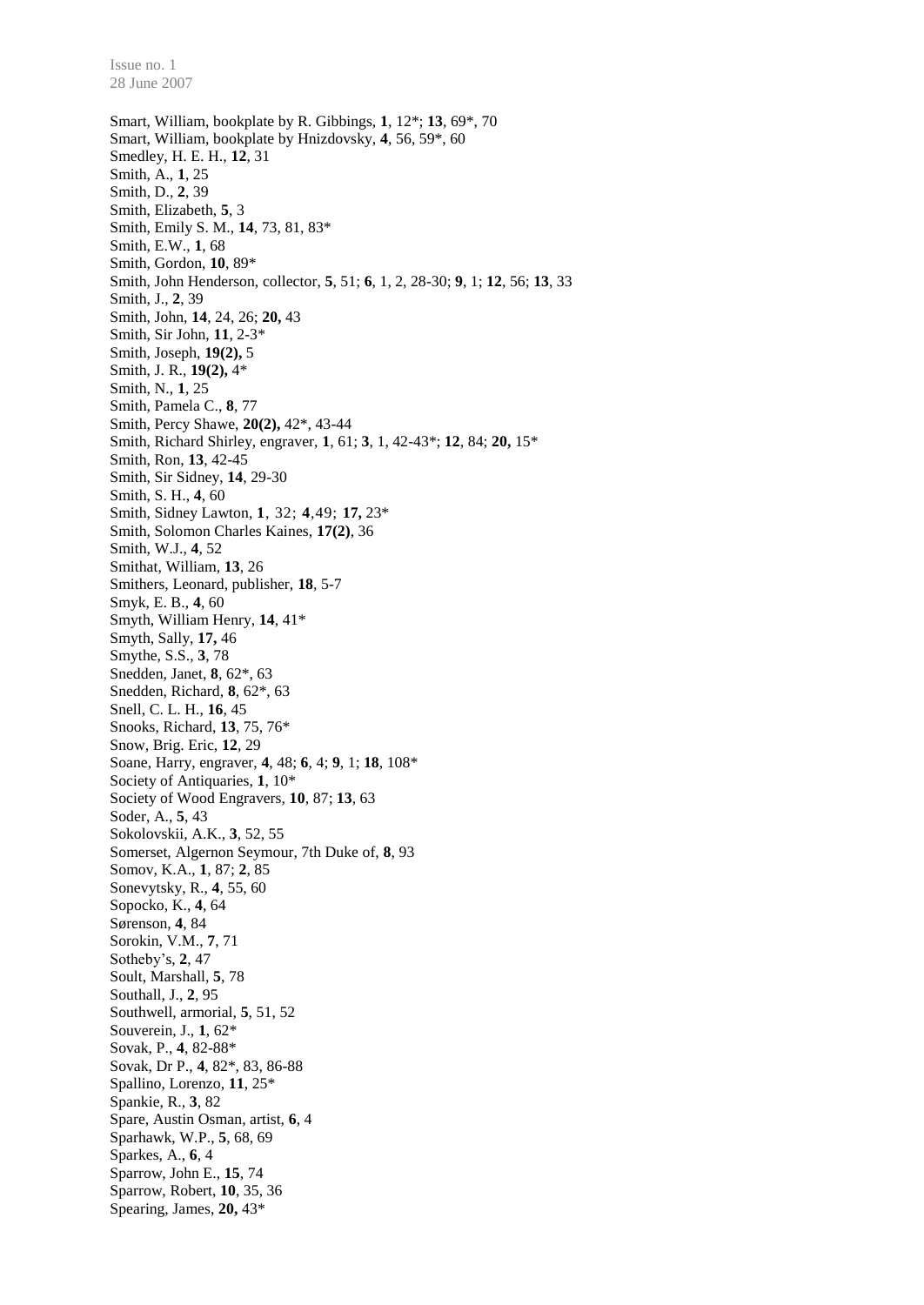28 June 2007 Spence, **2**, 39 Spence, Rev. D. Ralph, **12**, 29 Spenceley, J.W., **4**, 49 Spencer, Stanley, **13**, 63 Spens, E., **3**, 28 Sperisen, Albert, **5**, 99-100; **13**, 75 Spichenko, N.M., **7**, 85; **9**, 84 Spitzweg, G., **19,** 37 Spooks, The, **13**, 4-5, 7 Springsgoth, J. (T?), **18**, 79\*, 80 Sproule, S., **5**, 5-7 Spurway, J., **14**, 5\* Stack, Gen. Sir Maurice, **18**, 42-43\* Stackhouse, John, **12**, 30\*, 31 Staeger, Ferdinand, **10**, 5 Staines, Sir Thomas, **14**, 40 Stair, Earl of, **8**, 21 Stamford, Sir W., **5**, 59 Stanes's Circulating Library, **14**, 6, 8\* Stanislavskii, K.S., **2**, 86 Stanley, C. O., **16**, 45 Stanley, James, **11**, 6\*, 7 Stanley Smith Horticultural Institute, **12**, 84 Staples, A., **2**, 45 Stapleton-Brotherton, B., **6**, 72\*, 73 Stark, T.K., **1**, 88 Starkie, LeG. N., **1**, 35 Starr, Dr Frederick, **15**, 44 Starr, F., **4**, 23 Stashinskii, V., **1**, 58\* Stathatos, John, **19(2),** 42\*, 43, 45 Stauf, Gerhard, **12**, 96 Stearn, W. T., **12**, 32\* Stedman, John, **7**, 21\*, 22 Steen, Marguerite, 15, 12, 13\*, 14 Steenvoorden, A. van, **1**, 59 Stephan, B.B., **4**, 29, 37 Stephens, **2**, 39 Stephens, William, Cambridge engraver, **1**, 75; **6**, 90; **11**, 51, 56, 57 Stephenson, G., **2**, 22, 24\*-26\* Stephenson, Jonathan, **11**, 28-31 Stephenson, P. R., **8**, 81 Stern, A., **6**, 53, 55\* Stern, E.J., **1**, 25 Stern, M., **1**, 25 Steuart, Ducarol, **13**, 8, 14\*, 26 Stevens, A., **3**, 83 Stevens, Eric, **9**, 26 Stevens, G. Cecil, **15**, 84\*, 87 Stevens, Ian, **18**, 92-93\*-94\* Stevens, Laurie, **9**, 91 Stevenson, R.L., **1**, 67; **8**, 76 Steward, Thomas, **10**, 78 Stewart, Capt., **17,** 48 Stewart, A.S., **2**, 39 Stewart, C.S., **2**, 39 Stewart, David MacDonald, **12**, 29 Stewart, H. C., **16**, 39\*, 43 Stewart, J. A., **16**, 43 Stewart, Major James, **17**, 48 Stewart, John Alexander, **17(2)**, 36 Stewart, Richard, **10**, 14

Issue no. 1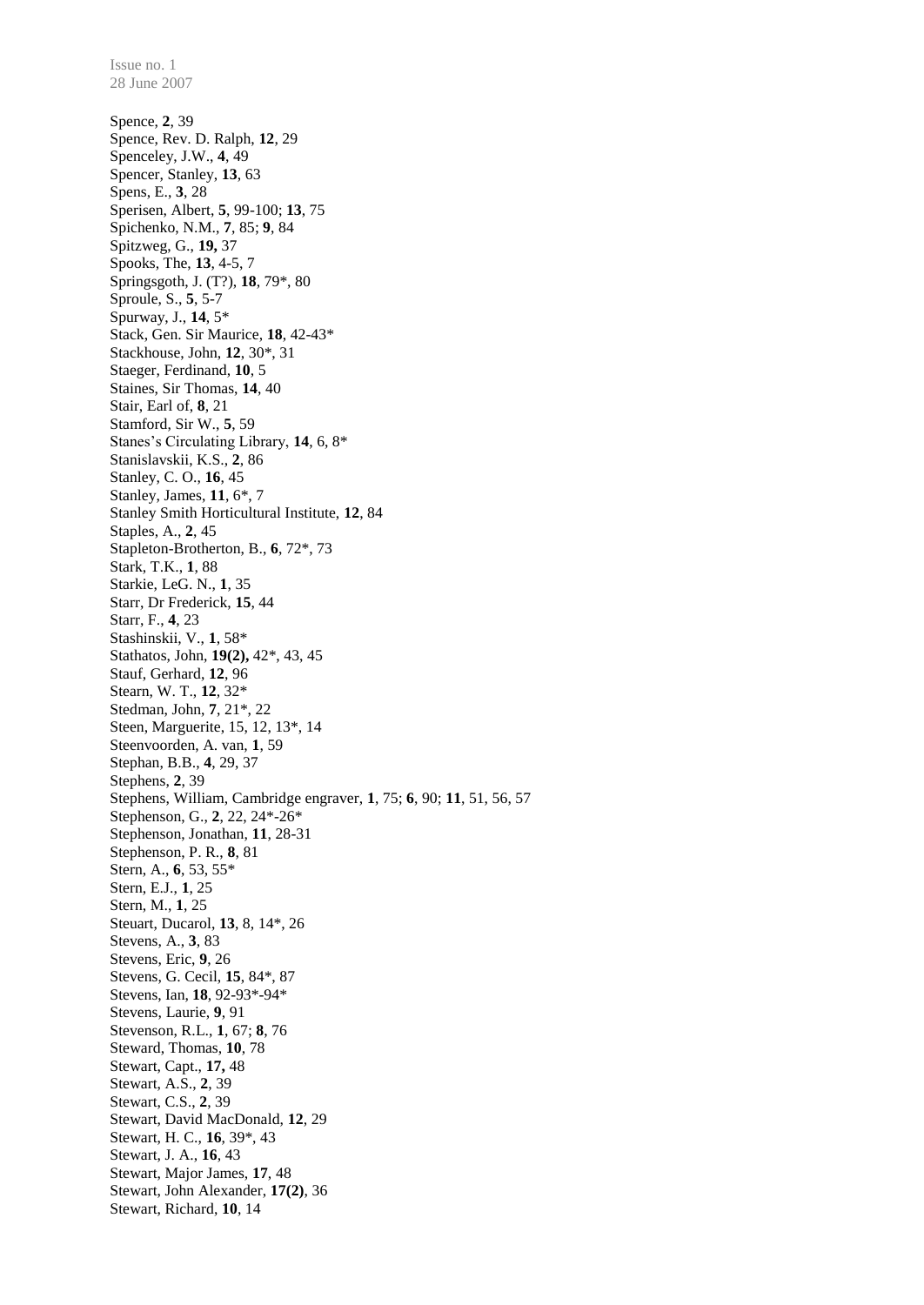Stickelberger, E., **5**, 44 Stirling, Archibald, **8**, 62\*, 63 Stirling, James, **20,** 53\*-54 Stirling-Maxwell, Sir W., 9th Bart., **6**, 18 Stisted, Thomas, **9**, 40 Stitt, James Carlton, **6**, 37, 38\* Stock, A.R., **2**, 27 Stockton, Earl of: see Macmillan, H. Stohr, Julia, **13**, 24, 25\* Stoker, Emily, **19,** 28 Stoker, Sir William Thornley, **19,** 28\* Stokes, H. P., **6**, 40 Stolt, Lars C., **2**, 48\*; **3**, 28 Stoltenberg, Donald, **7**, 31 Stone, Kenneth, **8**, 78\* Stone, Reynolds, engraver, **1**, 2-7\*, 9, 63; **3**, 85; **4**, 40; **5**, 5, 100; **6**, 3, 77; **8**, 42; **9**, 6; **11**, 93; **12**, 68, 89; **13**, 43, 49; 15, 88; 16, 92 Stone, Shirley Catherine, **20(2),** 31\*, 33 Stone, Wilbur Macey, **6**, 13; **8**, 75-78 Stone, Winifred, **15**, 10, 11\*, 17 Stonehouse, George, **20,** 43 Storer, **2**, 39 Strachen, P., **2**, 29, 33, 39 Strachey, Lytton, **15**, 86\*, 87 Strafford, Ann, Countess of, **8**, 18 Strafford, Thomas Wentworth, Earl of, **8**, 18 Straikh, S. la., **9**, 87Strang, W., **1**, 9, 10\* Strang, William, **17(2)**, 36 Strangman, Laurence, **16**, 18\*, 19 Strangwayes, H., **5**, 37 Strangwayes, J., **5**, 38 Strauss, G.R., **7**, 33, 38, 39\* Stravinsky, F., **2**, 82 Stravinsky, I., **2**, 82 Stravinsky, Iu., **2**, 82 Streller, Carl, **10**, 7, 8 Strel'ninskii dvorets, 3, 64 Strickland, J. E., **16**, 58\*, 59 Striedbeck, J., **3**, 25\*, 26 Strobel, Eugen F., **9**, 96\* Strode, James, **1**, 45 Strode, John, **20,** 44 Stroganov, **3**, 54 Strong, A., **2**, 39 Strong, Eugenie, **5**, 7, 9, 17, 18\* Strong, M.W., **1**, 30-34\* Strong, T., **2**, 39 Struk, D., **4**, 54, 60 Stuart, C, **2**, 39 Stuart, C. P., **2**, 39 Stuart, Sir Campbell, **19,** 28-29\* Stuart, John, **8**, 47 Stuart, J.F.D., **2**, 39 Stubbs, Charles, **11**, 7, 8\* Stuck, F. von, **2**, 91; **3**, 47 Stukeley, Dr William, **14**, 51-55 Sturdy, A., **16**, 45 Sturges, John, **20,** 44 Sturt, **2**, 35 Suchanek, V., **1**, 54\*, 57, 64 Suckling, **5**, 72 Suckling, Florence H., **14**, 84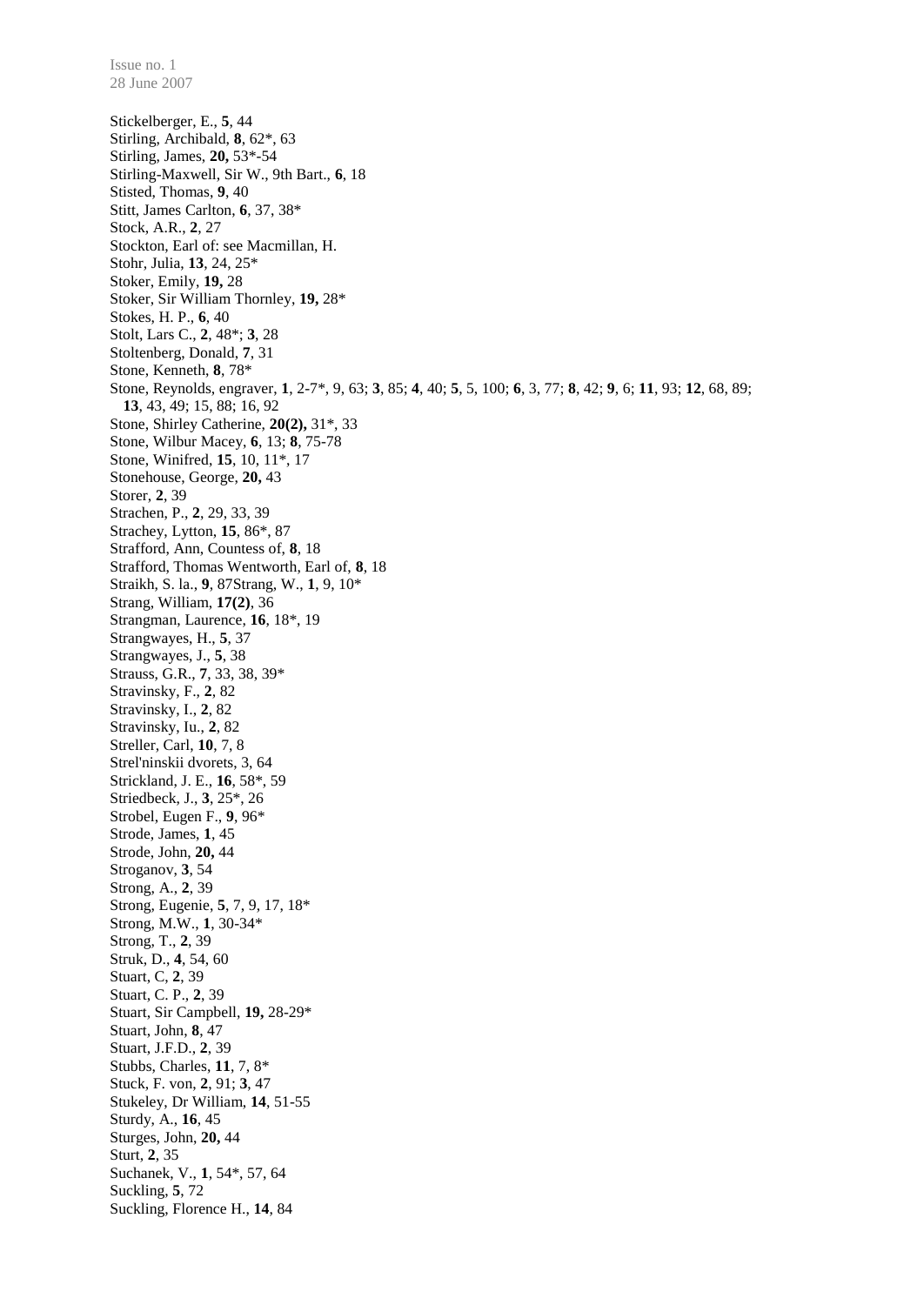Suckling, Sir John, **9**, 46 Suffolk Crests, Dictionary of, **16**, 49 Sullivan, Stephen, **20,** 58-59\* Summers, M., **3**, 86 Summers, Peter, **9**, 1,6\* Sumio, K., **4**, 20\* Sund, Prof. Dr Horst, **11**, 40\* Sundstrom, H., **3**, 28\* Surikov, V.I., **2**, 86 Surrey E(ducation) R(esearch) A(ssociation), **19(2)**, 34, 36\*, 45 Surrey, Thomas Howard, Earl of, **5**, 58 Sussex, Duke of, **10**, 48; **14**, 61, 62\*, 63 Sussex, Augustus Frederick, Duke of, **8**, 17, 18\* Sutherland, John Robert, **6**, 4; **12**, 13; **17(2)**, 36 Sutherland, Sir T., **8**, 33 Sutton, T.M., **3**, 82 Swainston, A., **5**, 38 Swainston, E., **5**, 37, 38 Swainston, Frances, **5**, 38 Swainston, John, **5**, cover\*(i) Swainston, Matilda D., **5**, 38\* Swainston-Strangwayes, E., **5**, 37, 38 Swainston-Strangwayes, J., **5**, 38 Swan, Dr Conrad, **12**, 29 Swan, Conrad Marshall Fisher & Lady Hilda Susan Mary, **12**, 12\*, 15 Swan, Rev. Peter J. M., **12**, 29 Sweet Briar College, **4**, 60 Sweren, B.R., **2**, cover\* Swift, J., **7**, 19 Swinburne, E., **4**, 14 Sydenham, Sir Philip, Bart., **6**, 18-23\*; **13**, 35 Sykes, D.C.S., **2**, 39 Sykes, Sir Mark Masterman, Bt., **19(2)**, 16\*, 17 Symons, A.J.A., **3**, 31 Syson, John Edward, **6**, 37-39\* Szandra, J., **4**, 56, 60 Szymanowski, K., **2**, 83 Tabley, Lord de: see J. L. Warren Tabley, Lord de, **11**, 50, 51 Tacoteno Book Club, **6**, 74 Taddy, W., **3**, 82 Taga, Shin, **12**, 93-95 Tahir, A., **4**, 51 Takehisa, Yumeji, **15**, 41 Takei, T., 4, 24 Talbot, C, **2**, 39 Talbot, Clare Ryan, **9**, 48; **16**, 48 Talbot, M., **2**, 39 Tanaka, Torimi, **15**, 43 Tanaka, Y., **4**, 22 Tangye, Nigel, **14**, 87, 88\*, 94 Tanner, Amoret, **12**, 30-40 Tanner, John, **9**, 40 Tarasenko, B.A., **7**, 71 Taunton, W.E., **3**, 82 Taylor, Carlisle, by Wauthier, **16**, 43 Taylor, Charles, **18**, 45; **20,** 59-60\* Taylor, Elizabeth (E.T.), **11**, 10, 11\* Taylor, Ernest Archibald, **13**, 9\*, 10, 21 Taylor, Sir George, **12**, 84 Taylor, Gertrude, **19,** 42\*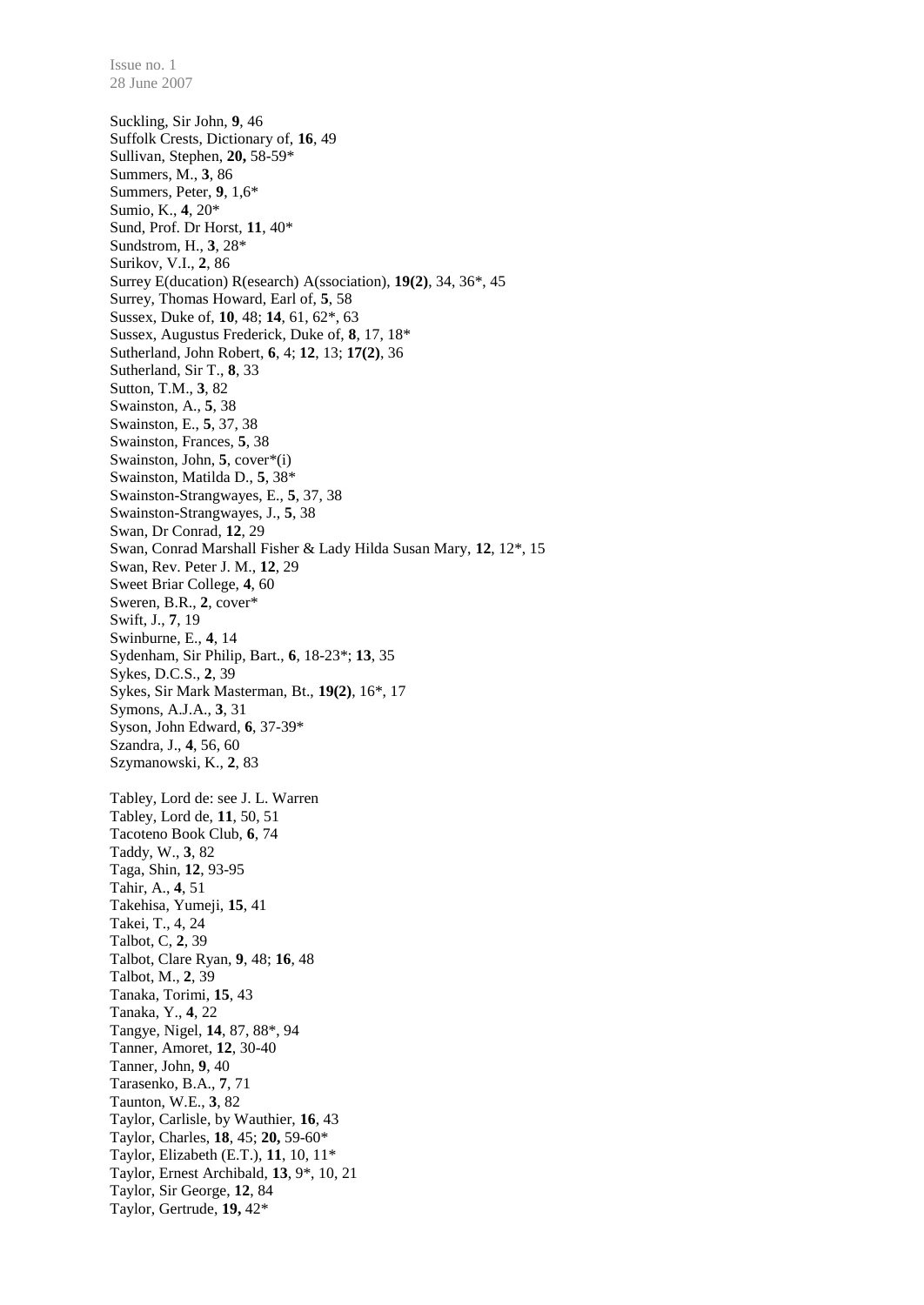Taylor, Harold, **13**, 63 Taylor, Isa, **15**, 21, 35\*, 36 Taylor, Isaac, **18**, 45, 46\*, 47 Taylor, Isaac II, **18**, 45 Taylor, J. of Lyme Regis, **13**, 36 Taylor, James, **18**, 45-51 Taylor, Sir John (J.T.), **11**, 8, 9\*, 10, 11, 12 Taylor, John R., **8**, 81, 85 Taylor, Joseph, **13**, 35, 36\* Taylor, Josiah, **18**, 46 Taylor, Kenneth, **8**, 94 Taylor, Sir Simon Richard Brissett, **11**, 9, 10\* T[aylor]., S. R. B., **11**, 18, 19\* Taylor, William, **18**, 45, 50, 51 Teall, Gardner, **6**, 3 Tegetmeier, Charlotte Anne, **12**, 78\* Tegetmeier, Denis, **12**, 59-84, 65\*, 67\*, 68\*, 72\*; **13**, 96\* Tegetmeier, Judith Mary, **12**, 77\* Tegetmeier, J. V., **13**, 96\* Tegetmeier, Petra, **12**, 59, 61 Tegetmeier, Prudence, **12**, 72, 73\* Tegetmeier, William Bernhardt (the elder), **12**, 59, 84 Tegetmeier, William Bernhardt (the younger), **12**, 83\*, 84 Teissier, L., **2**, 39 Telford, John & Lucy, **12**, 83\*, 84 Telingater, S.B., **7**, 55 Teller, Elizabeth, **8**, 74 Teller, Neil, **8**, 74 Teltscher, R., **3**, 6\*, 13 Temkin, O., **1**, 25 Temple, Isabella H., **5**, 74 Temple, Sir Richard, Bart., **8**, 29\*, 30 Temple, Hon. R. H., **5**, 74; **6**, 88 Temple, Robert (Reginald) Temple Harris, **18**, 28, 29\* Temple, W. G, 2d Baron Harris, **5**, 74 Templer, Sir Gerald, **20(2),** 32\*, 33 Templer, John, **12**, 7, 8\* Tenin, B.M., **2**, 75-87\*; **4**, 50, 72 Terekhov, E.V., **7**, 71 Terry, Ellen, **7**, 7 Terry, Garnet, **7**, 43\*, 46 Terry, M., **1**, 47 Tervoe, Baron of, **14**, 84\* Tessier, R., **1**, 54\* Teston Library, **13**, 56\* Teubel, F., **3**, 11 Thairlwall, Frederick J., collector, **3**, 65; **6**, 37; 7, 53; **11**, 88\* Thiebault, J., **4**, 52, 60 Thistlethwayte, Catherine, **20,** 44\*-45 Thomas, George, **12**, 83\* Thomas, Owen W. F., **12**, 72\* Thomas, P.N., **1**, 25 Thomas, Mrs. W., **6**, 81 Thompson, Beilby, of Escrick, **5**, 33\*, 34 Thompson, Edward Raymond, **18**, 67 Thompson, F., **3**, 31 Thompson, Heber, **4**, 40 Thomson, Hugh, **17(2),** 37 Thompson, Jane, **5**, 34 Thompson, John Peter, **10**, 50-75; **11**, 2-20 Thompson, W., **3**, 82 Thompson, Silvanus P., **6**, 13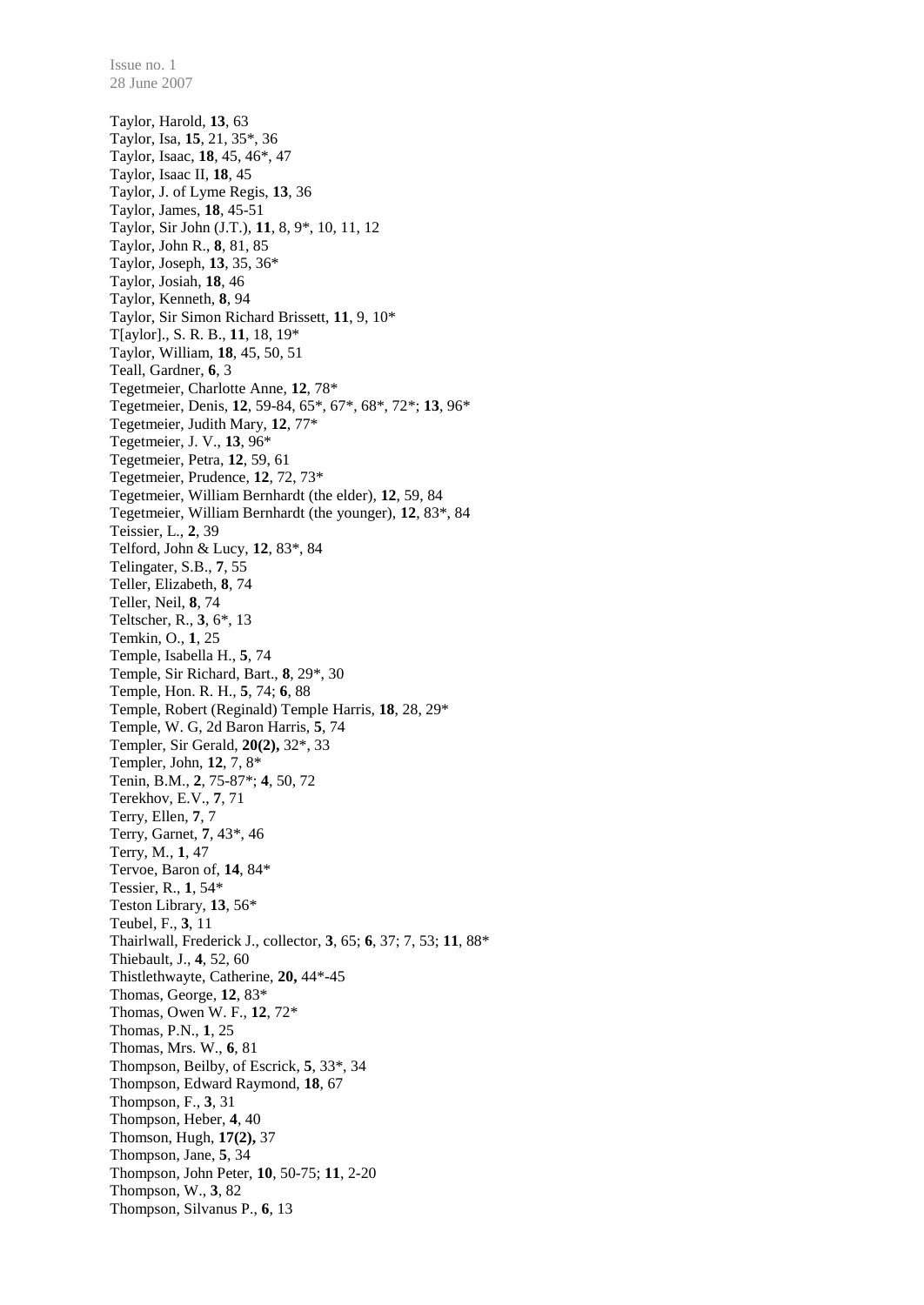Thompson, William, **6**, 47 Thompstone, Rev. Selwyn C, **10**, 15, 16, 21, 36, 37, 45\* Thomson, A., **16**, 43 Thomson, W., Archbishop, **5**, 26 Thorne, Peregrine Fras., **9**, 25\* Thorne, Robert, **14**, 3, 6 Thornhill, Philip J., **10**, 77 Thornton, Clifford, **12**, 82\* Thoroton, T., **3**, 67 Thorowgood, William, **14**, 3, 6 Thorp, Thomas, London and Guildford booksellers, **6**, 11 Thrale, Mrs., **8**, 28 Throckmorton, Lucy, **11**, 12 Tian, N., **2**, 84\*,86 Tichborne, Sir Alfred Doughty, **14**, 60\*, 61 Tilden, Philip, **6**, 3; **20,** 13, 14\* Till, Major Phillips MacKay, **12**, 29 Tilney, Frederick Colin, **17(2),** 37 Tim All Alone, **14**, 14 Timofeev, V.V., **7**, 71 Tito, Josip Broz, **13**, 46-48\* Tiukanov, S.K., **7**, 72 Tobin, Jas., **11**, 12, 13\* Toft, Capel, **4**, 15 Toke, John, **5**, 58\*; **6**, 92 Toke, N., **6**, 92 Tolkien, J.R.R., **5**, 39 Toller, C., **19(2),** 29\*, 45 Toller, J(ames) R(oland), **19(2)**, 34, 35\*, 45 Tolstoi, L.N., **2**, 82 Tomiyama, **4**, 27 Tomkinson, H., **16**, 45 Tommins, Jean, **19(2),** 14\*, 15 Tomson, James, **9**, 46\* Tonbridge Theatre & Arts Club, **19(2)**, 33-34\*, 45 Tooke, W., **4**, 94 Topham, Col., **1**, 78 Topping, A.M., **3**, 71 Topping, J., **3**, 71 Toscanini, Walter, **17,** 5 Tower, E. R., **2**, 7, 8\*, 11, 18 Townraw, Rothwell, **15**, 49\*, 50 Townsend, John, **14**, 43\*, 44 Townshend, A., **2**, 39 Toynbee, A., **16**, 82\*, 83, 86 Toyonaka, Kujoshi, **4**, 22; **15**, 43 Tracy, **20,** 45 Trade Cards and Bookplates, **15**, 61-74 Tramontin, E., **4**, 69\*, 70 Tramontin, V., **4**, 68-70\*; **11**, 21-27 Trappes-Lomax, Basil, **8**, 12 Trappes-Lomax, Diana, **2**, 89 Trappes-Lomax, Richard, **8**, 12 Travers, M., **3**, 39, 41 \* Trefusis (anonymous), **9**, 33 Trelawney, Sir John, **5**, 55; **8**, 19 Trelawney, William, Bart., **5**, 54\*, 55; **6**, 92 Tremlett, E. G., **16**, 45 Trenc, Eliseu, **8**, 96 Trethewey, Lewis, **13**, 43 Trevelyan, C.E., **4**, 15, 17 Trevelyan, C.P., **4**, 17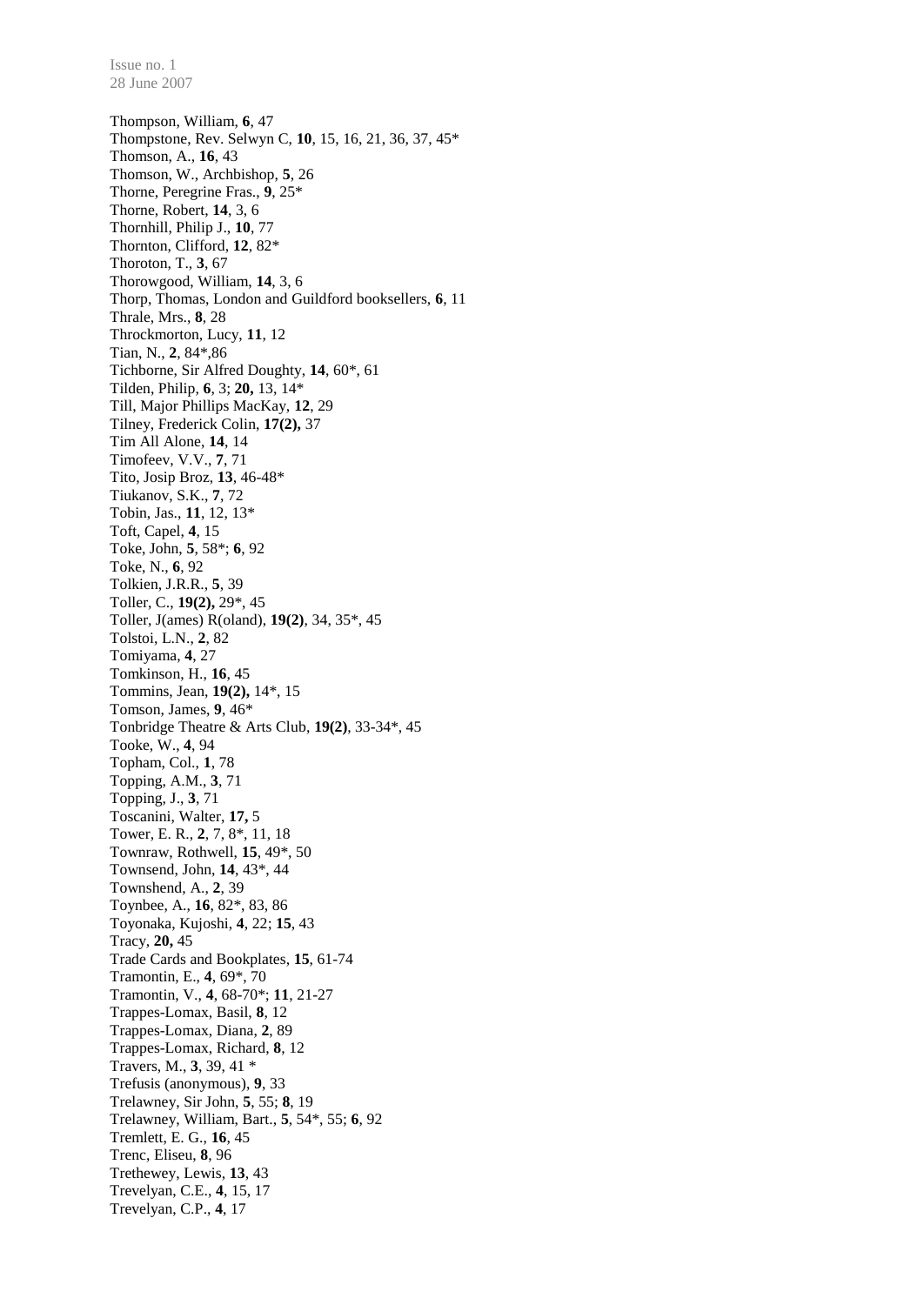Trevelyan, G.O., **4**, 17 Trevelyan, J., **4**, 15 Trevelyan, P., **4**, 15 Trevelyan, V.G., **4**, 17 Trevelyan, W.C., **4**, 15, 16\* Treves, Sir F., **5**, 87, 88; **6**, 92 Trevor, T., **3**, 67, 79 Trew, C.J., **3**, 16\*, 26 Triadó, Josep, Catalan bookplate engraver and designer, **8**, 96 Trietsch, D., **4**, 76, 80, 81 Tring Park [Rothschild], **20,** 6\* Trinity College, Dublin, **9**, 51, 52\*, 53, 54\*, 55, 56\*, 57, 58\*, 59\*, 60\*, 61, 62\*, 63, 64\*, 65\*, 66\*, 67, 68\*, 69, 70\*, 71, 72\*, 73\*, 74\*, 75, 76\*, 77\* Trinity College, (Toronto) Chapel, **12**, 29 Trinity College, (Toronto) Library, **12**, 29 Trinity College School, (Post Hope, Ontario), **12**, 29 Tristram, Dr, **13**, 30 Tristram, Thomas, **13**, 36, 37\* Tristram, William, **13**, 36 Truro, Lord, **3**, 79 Tsarskoe selo, **3**, 63 Tuer, Andrew White, printer and publisher, **6**, 4-14\*; **8**, 75; **18**, 81 Tullberg, H.W., **3**, 24 Tulloch, Thomas, **8**, 47 Tunstall, W. C. B., **16**, 43 Tupper, Captain, **13**, 51 Tupper, John Elisha, **13**, 51 Turgenev, I.S., 2, 81 Turnbull, Eric, **12**, 73\* Turner, Charles, **5**, 37 Turner, Cholmley, **5**, 36\* Turner, Claire, **19(2)**, 40, 45 Turner, Cuthbert Hamilton, **1**, 10\* Turner, Frederic, **10**, 36, 37\* Turner, John, **5**, 37 Turner, J., **2**, 33, 39, 40 Turner, Margaret, **5**, 37 Turner, Matthew, **16**, 20\*, 21 Turner, N., **2**, 40 Turner, Virginia, **19(2),** 40, 45 Turner, Sir William George, **19**, 29 Turton, Mabella, **17,** 48 Turwitt, P. Hermes, **13**, 87\*, 89 Tute, George, **19(2),** 40 Twopenny, W., **4**, 5 Tyler, Charles, **14**, 33; 15, 74 Tyler, Sir George, **14**, 28\*, 33-34 Tyrell, F.T., **2**, 13\*, 14, 18 Uchida, Ichigoro, **4**, 26\*, 27; **12**, 94 Ueda, Osamu, **15**, 46\* Uggla, E.T., **3**, 21 Ugoletti, M., **1**, 4\*, 5 Ukrainian Academy of Sciences, Free, **4**, 60 Ul'ianov, V.S., **7**, 72 Ullendorf, Prof. Edward, **11**, 36, 37 Ulrich, Heinrich S., **17(2),** 37 Ulubris, Est, **19(2),** 19, 20\*; **20,** 58-59\* Underdown, Joy, **7**, 36, 39 Underwood, Leon, **2**, 47; **7**, 27, 29 Unger, W., **3**, 5 United Oxford & Cambridge University Club, **1**, 14\*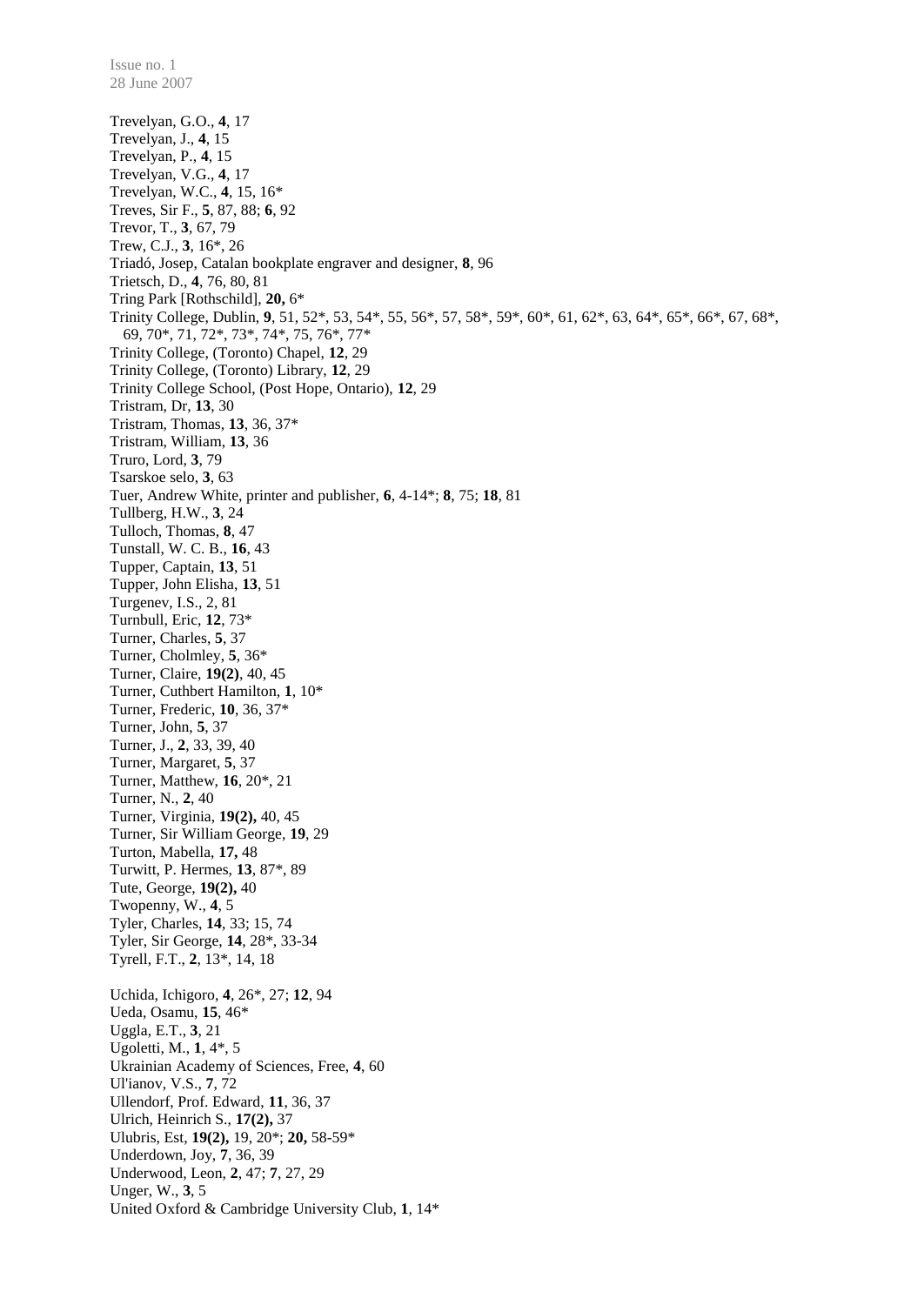Universal Plates, **11**, 29\*, 30 University College Cork, **13**, 66, 67\* University College London, **4**, 41\* Unwick, Alan, **20(2),** 33 Unwin, Nora S., engraver, **6**, 4; **7**, 26\*-39\* Upitis, P., **7**, 59, 72\* Urbanelli, Lisa, **15**, 23 Urquhart, F.F., **7**, 9\*, 16, 17 Utkin, N.I., **3**, cover\*, 56 Uvedale, Mrs Sophia, **10**, 82\*, 83 Vachal J., **4**, 83 Vakhterov, M., **4**, 66 Vallet, A., **1**, 47 Vallet, R., **1**, 47 Vandergucht, Gerard, **14**, 53 Vandergucht, Michael, **14**, 53 Vanhul, P., **1**, 64\* Van Lennep, Frederick Th. Roeters, **9**, 37 Van Niekerk, Sarah, engraver, **6**, 41-44\* Van Swinden, Philip, **11**, 13, 14\* Varenius, B., **6**, 40 Vassall, Sir S.L.H., **8**, 24, 25 Vassall, Col. S.T., **8**, 24, 25 Vaughan, Benj., **10**, 74 Vaughan, H. M., **4**, 44 Vaughan, J., **2**, 40 Vaughan, S., **2**, 40 Vaughan, W., **2**, 40 Vautier, **16**, 43 Venables-Vernon, G. J., **16**, 64\*, 65 Vengris, V. E., **1**, 88; **3**, 94-96 Verbist J., **1**, 63, 64\* Vereker, Prof. Charles, **9**, 8, 9\*, 10\*, 11, 12 Vereshchagin, V. A., **3**, 52; **7**, 55 Verkholantsev, M. M., **1**, 58\*, 61 Vermeylen, A., **1**, 62\*, 63 Verney, **11**, 15, 16\*, 17 Vernon, C. G., **2**, 40 Vernon, George, 2d Baron, **5**, 66 Vernon, Georgina, **5**, 66 Verster, J.F., **7**, 53 Vertue, George, engraver, **6**, 15, 16, 19 Viazemskaia, E.P., **6**, 64 Viazemskii, A.I., **6**, 64 Viazemskii, P.A., **6**, 64 Viazemskii, P.P., **6**, 64 Vicars, Sir A., **8**, 24 Victoria, Queen, **3**, 92; **5**, 85, 86; **8**, 14, 29, 30, 33-35. 39 Vilinbakhov, B.A., **1**, 95 Vince, H(enry) C(hivers), **20**, 45 Vincent, Mary, **11**, 95\* Viner, George Heath, collector, **1**, 77-79; **2**, 23, 29, 31, 33; **4**, 15; **5**, 51; **6**, 2, 3, 40, 47; **7**, 51, 91\*; **13**, 49; **17(2)**, 37, rc\* Viney, E., **1**, 2\* Viney, R., **1**, 2\* Vinycomb, John Knox, **17(2)**, 37 Virgil, P.V.M., **4**, 67, 71 Virginia Center for Creative Arts, **4**, 57, 60 Vize, G., **12**, 36 Vladimirovich, A., **3**, 62 Vladimirovich, B., **3**, 62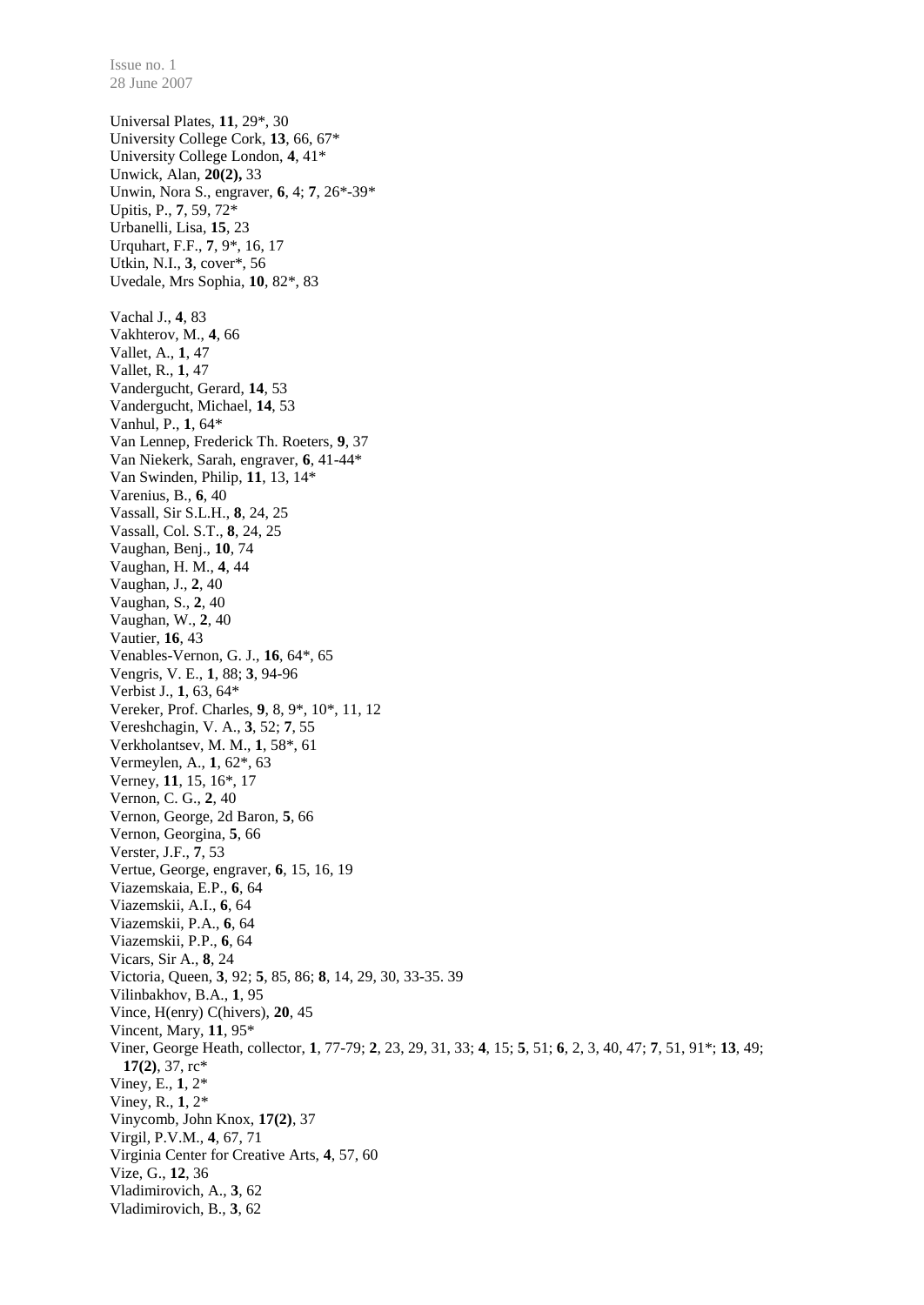Vladimirovich, K., **3**, 62 Vladimirovna, E., **3**, 62 Vladimirskii dvorets, **3**, 64 Vogel, Walter & Margarete, **10**, 6\* Vogeler, Heinrich, **10**, 7, 8; **15**, 41 Vogt, D., **3**, 14, 15\* Volhamer, Oswin, **1**, 62\*, 63; **10**, 94 Volkert, Hans, **10**, 8 Volkonskaia, Elizaveta Grigor'evna, **9**, 85, 87 Volkonskaia, Princess Olga Petrovna, **9**, 78\*, 81, 85 Volkonskii Library, **9**, 84-85 Volkonskii, M. D., **9**, 86\*, 87 Volkonskii, Mikhail Sergeevich, **9**, 85 Volkonskii, Prince Petr, **9**, 82\*, 83 Volkonskii, Prince Petr Mikhailovitch, **9**, 79-82\*, 83, 85 Volkonskii, Princes, **9**, 78-88 Volkonskii, Sergei Mikhailovich, **9**, 87 Volkonskogo, Kniazia Mikhaila Dmitrivicha, **9**, 87 Volkonsky, Prince Pierre, **9**, 83, 86\* Voltaire, F.-M. A., **6**, 57, 58 Von Foras, Amadeus Graf, **19(2)**, 60\*, 61 Voroblevskii, V., **6**, 54, 57 Vorontsov, S. R., **2**, 80, 81 Voysey, Charles Francis Annesley, Arts & Crafts designer and architect, **6**, 4; **17(2)**, 38 Vsevolozhskii Archive, **9**, 85 Vsevolozhskii Library, **9**, 84-85 Waehmer, Dr Kuno, **10**, 7 Wagner, Joseph, **19(2)**, 3 Waide, O., **3**, 19 Walcott, M. E. C, **8**, 46 Waldegrave, Waldegrave, Earl, **6**, 13 Waldegrave, Hon. William, **13**, 59\*, 61 Waldie, Freida & Kemp, **13**, 49 Waldie, J. Kemp, **20(2)**, 33, 34\* Wale, Samuel, **10**, 64; 12, 55; **18**, 47 Walford, John, **16**, 21\*, 22 Walker, Sir Edward, garter king, **5**, 64 Walker, Emery, **1**, 12\*, 13; **2**, 25 Walker, Fred, **6**, 11 Walker, Rainforth Armitage, **18**, 15\*, 16\*, 17, 18 Walker, Thomas, **5**, 64\*; **6**, 93 Walker, Thomas, **3**, 76 Walker, W., **2**, 37 Wall (anonymous), **12**, 8 Wall, F., **16**, 43 Wallace, D.: see D. Bloomfield Wallace, James F., **8**, 62\*, 63 Wallenberg, Enrique (Heinrich), **6**, 94\* Waller, Adolphus, **6**, 93 Waller, A.E., **3**, 22, 26 Waller, Charles, **5**, cover\* (2); 6, 93 Waller, Edmund, **6**, 93 Waller, P., **1**, 3, 4\* Waller, Pickford Robert, **17(2)**, 38 Waller, Richard, **5**, 55, 56 Waller, Thomas Goodridge, **20,** 45\*-46 Waller & Sons, **9**, 71, 75 Waln, Nora, **18**, 69\*-70 Walpole, Horace, **1**, 82 Walpole, Hugh, **18**, 67 Walton, John Francis, **18**, 76, 77\*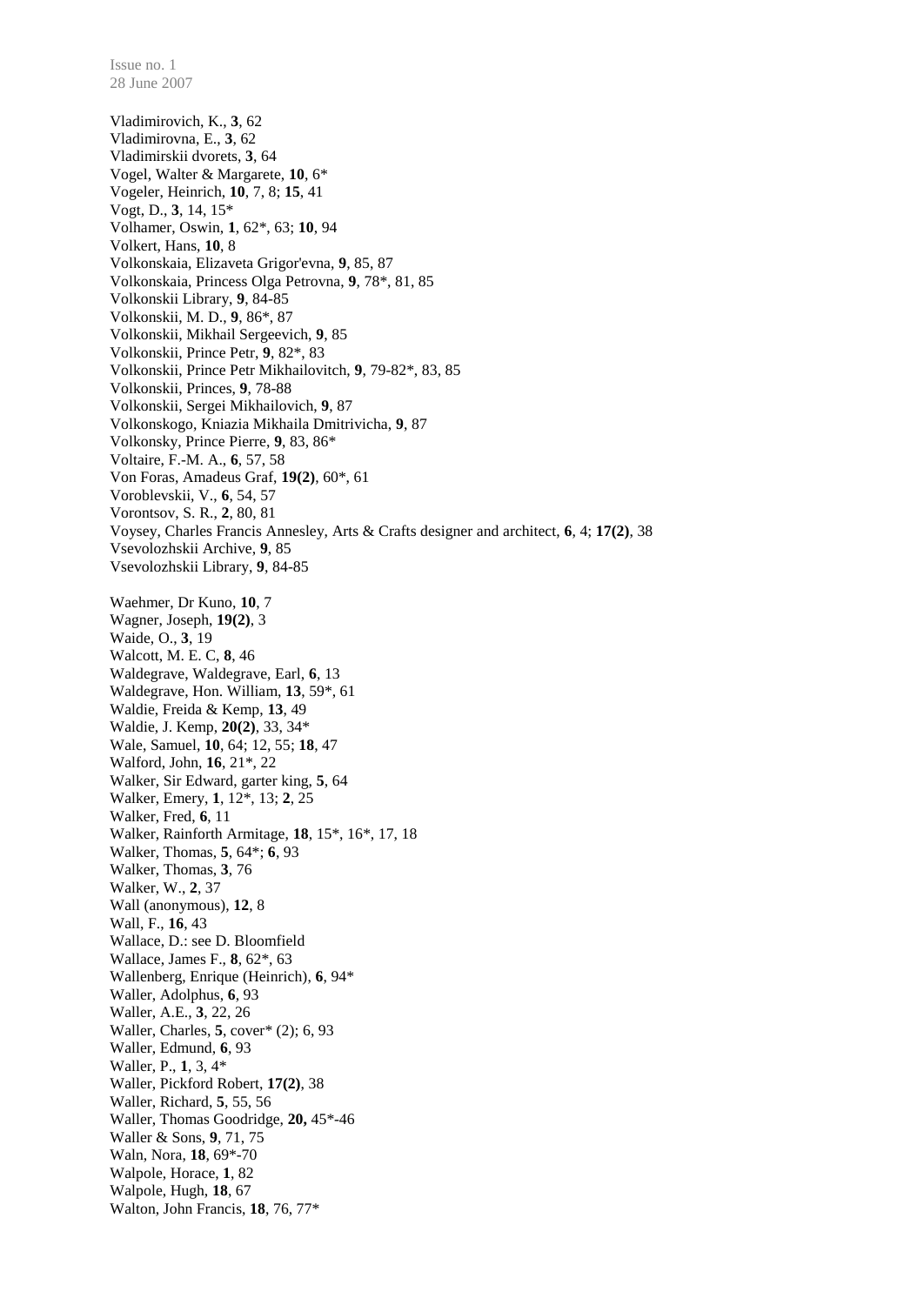Walpole, Sir R., **6**, 25 Walsingham, Lord, **3**, 76 Wang, Hui-Ming, **4**, 55, 60 Warburg, O., **4**, 76, 81 Ward, Ann, **2**, 46 Ward, Caesar, **2**, 43-46\* Ward, Sir Edward, judge, **3**, 67, 79 Ward, Emily Cecilia, **17(2)**, 5 Ward, Hugh, **11**, 82, 83\* Ward, John, barrister, **3**, 67 Ward, Lynd Kendall, **19**, 37 Ward, Marcus & Co. Ltd, **17(2),** 38 Ward, Peploe, **12**, 9 Ward, William Humble Eric, Earl of Dudley, **20(2)**, 10\*, Warde, B., **4**, 40 Warde, Master Samuel, **9**, 46\* Wardell, arms, **5**, 63 Wardell, **16**, 43 Warden, Capt. Frederick, **20(2),** 50\* Waring, B., **18**, 76 Waring, J. A., **16**, 43 Warner, John, **16**, 25\* Warren, armorial, **7**, 46 Warren, J. L., **1**, 90; **4**, 3, 5, 17-19\* Warren, Nigel, **12**, 72 Warton, Joseph, **20,** 46 Warwick, of Strand, engravers, **6**, 4 Warwick, Frances, Countess of, **2**, 67, 70\* Washington Univ. Library, **1**, 14\* Waterhouse, J., **2**, 40 Waterhouse, R. D., **16**, 45 Waters, Arthur W., **19(2),** 18; **20,** 57, 58\* Waters, B., **2**, 10 Waters, Herbert, **7**, 28, 37 Watson, J., **2**,40; **16**, 43 Watts, Francis Barrie, **8**, 87\*, 88 Watts, G.F., **2**, 7, 10 Watts, Janey, **8**, 87\*, 88 Waud, L. Reginald, **17(2),** 38 Waugh, Evelyn, **6**, 50\* Wauthier, Herbert. F., **6**, 3; **10**, 91; **16**, 30-45 Wauthier Osborne Guild Ltd., **16**, 30-45 Wavell, Earl, **18**, 44 Way, A., **4**, 5 Webb, C., **2**,47 Webb, Rev. G. W. H., **16**, 45 Webb, Harry George, **17(2),** 38 Webb, James, **19**, 41\*, 42 Webber, W., **2**, 40 Weck, J. B. de, **4**, 88 Wedderburn, A., **3**, 79 Wehner, Dietrich, **9**, 95 Weidenhaus, Elfriede, **10**, 94, 95\* Weigall (engraver), **14**, 63 Weil, Hope G., **20(2),** 32\*, 33 Weil, J. L., **4**, 52, 55, 60 Weinheber, J., **3**, 10\*, 14 Weiss, Emil Rudolf, **17,** 5 Weissenborn, F., **1**, 25 Weissenborn, Hellmuth, **1**, cover\*, 15-25\*, 34\*, 45\*; **2**, 2**\*** ;**6**, 3 Weissenborn, Lesley, **2**, 47-48 Weissenborn, O., **1**, 23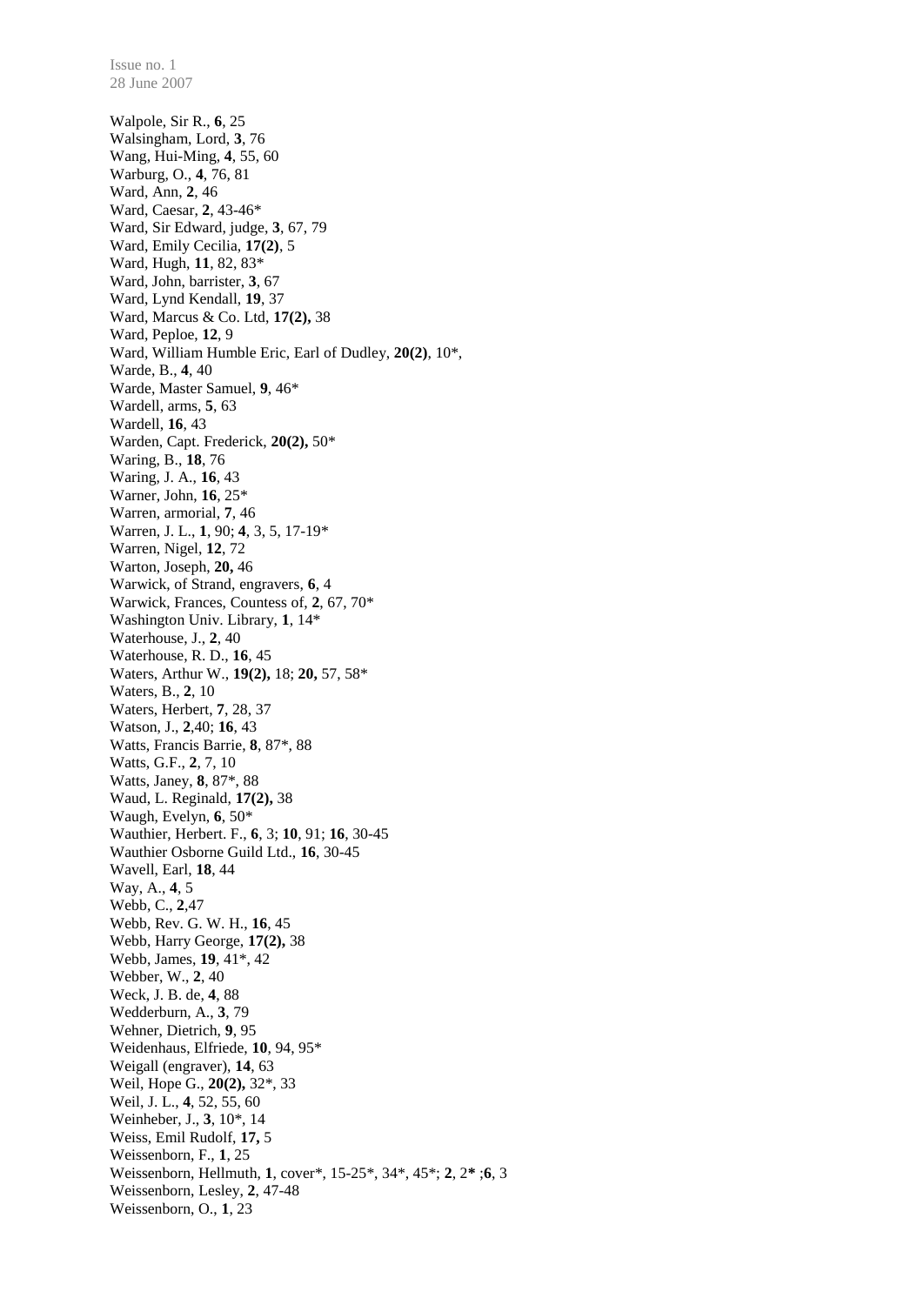Welch, Cdr Andrew, **11**, 43 Welch, Bryan, **10**, 94-96; **11**, 38-43; **12**, 93-95 Weld, J., **3**, 67, 82 Wellesley, Major-Gen. Arthur, **18**, 28 Wellesley, Dorothy, Duchess of Wellington, **6**, 93\* Wellesley Free Library, **7**, 36, 38 Wellington, George Wellesley, 7th Duke of, **5**. 79; **6**, 93\* Welliver, Warman, **7**, 48\* Wells, S.D., **2**, 4\*, 11, 18 Welti, - , **5**, 43 Wenlock, P. B. Lawley-Thompson, 1<sup>st</sup> Baron, 5, 32, 34 Wenlock, Lady C., **5**, 34 Wensleydale, Lord, **3**, 78 Wertheim, M.C, **1**, 67 Wertheim, S., **1**, 51, 55-74 West, E., **4**, 5 West, Joseph Walter, **6**, 3; **12**, 37; **17(2),** 39 West, William, **17(2),** 39; **18**, 17\*, 18 Westen, W. von Zur, **5**, 44 Westenburg, Count zu Leiningen von, **1**, 49 Westermann, G., **4**, 77 Westminster, Duke of, **1**, 38 Westminster, Duke of: see Grosvenor Westminster School of Art, **14**, 11 Westmoreland, P. T., **16**, 45 Weston, Robt. (anonymous), **9**, 33 Weyer, William Robert, **17(2),** 39 Weygand, J.L., **1**, 46-48 Whaley, J. A., **20,** 46 Whall, Christopher, **8**, 12 Whalley, John, **11**, 17\* Wharton, Philip, Lord, **6**, 93 Wharton, Richard, of Hartford, **5**, 61; **6**, 93 Wharton, Sir Thomas, **5**, 59 Wharton, W., **5**, 60\*, 61; **6**, 93 Wheatley, Dennis Yates, **4**, 92-94 Wheeler, Nan, **11**, 72\*, 83 Wheeler, Edward J., **17(2),** 40 Wheeler, T., **3**, 82 Whishaw, James, **7**, 51 Whistler, J. McNeill, **15**, 3 Whistler, Laurence, **3**, 1 Whistler, Rex (Reginald John), artist, **5**, 49; **6**, 3; **13**, 3; **14**, 70; **17(2),** 40; **18**, 87\*; 20, 12\*, 13 Whitby, Thomas, **17,** 48, rc\* White, (of Fyfield), **16**, 26\*, 27 White, Antony, **14**, 16, 17\*, 27 White, A., **1**, 25 White, Colin M., **8**, 50; **14**, 21, 23\*, 27 White, Drusilla, **14**, 21, 23\*, 27 White, Ethelbert, **3**, 31; **8**, 57 White, Francesca Stanley, **14**, 16, 17\*, 27 White, Gleeson, see White, Joseph William Gleeson White, H. W, **14**, 6\* White, Joseph William Gleeson, **15**, 5, 7; **17(2),** 40 White, Mr., **5**, 30 White, S., **12**, 9\*, 10 Whiteford, C., **2**, 9\*, 11, 14, 18 Whitehorn, Caleb, **17,** 48 Whitelock, **2**, 40 Whiteflower, A., **16**, 45 Whitemore, F.H., **1**, 11\* Whitmore, W. T., **5**, 69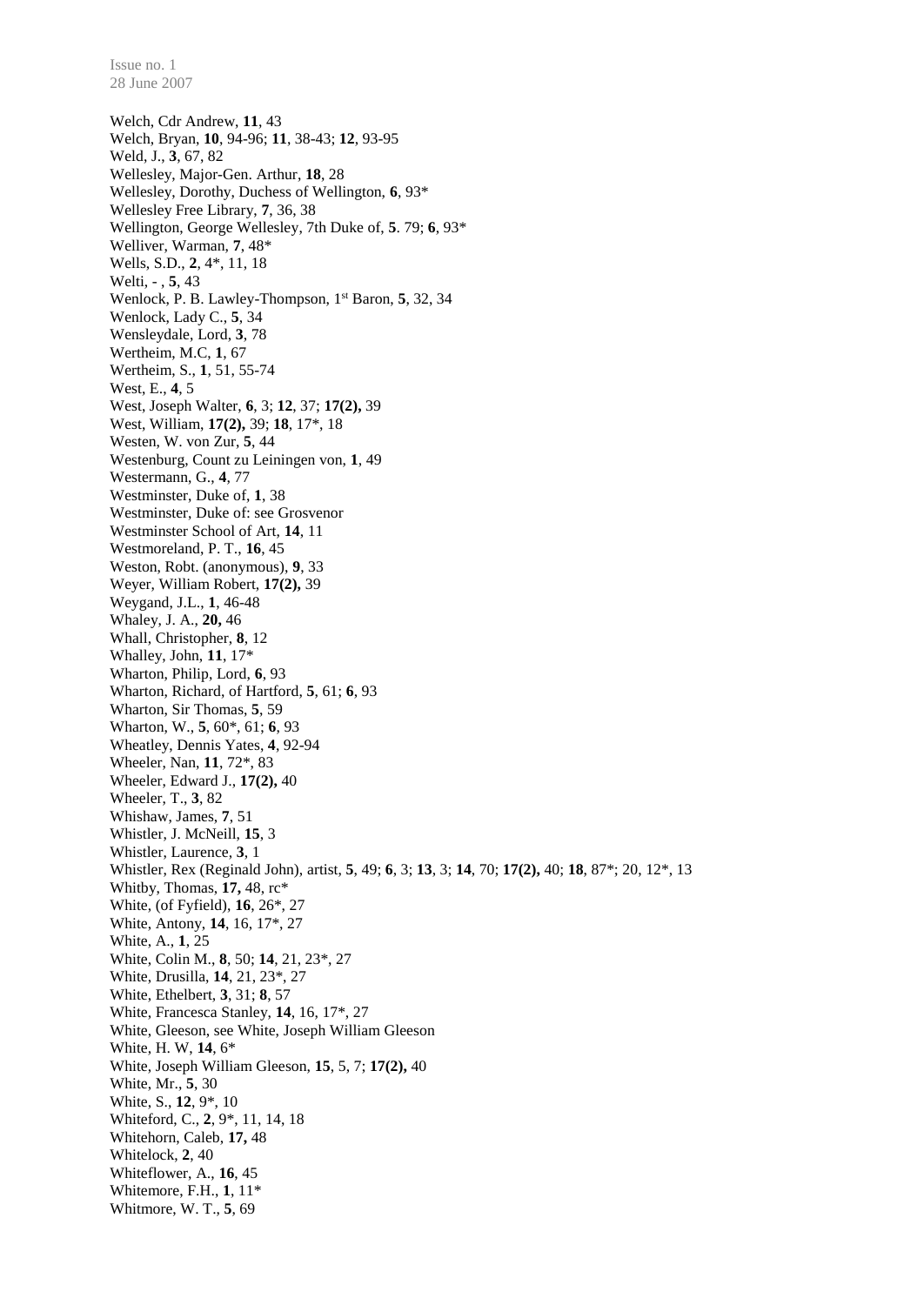Whitney, Helen Hay, **18**, 60-61\* Whittaker, Gwladys, **17(2),** 40 Whitworth, Noel Lupton, **20(2),** 33\* Wickes, Lewis Webster, **19**, 41\* Wiese, Dr. Hermann, **14**, 96(and facing\*) Wight, J. L., **8**, 8 Wilberforce, W., **4**, 3 Wilbraham, R., **8**, 8 Wilde, J.P., **3**, 79 Wilde, T., **3**, 79 Wildman, S., **6**, 73 Wilkes, L., **4**, 15 Wilkin, **2**, 33, 40 Wilkins, Rupert, **13**, 79, 80\* Wilkinson, Gwendolen Eleanor May, **19**, 29 Wilkinson, Henry, **4**, 89\*-91; **13**, 41; **17(2)**, 41 Wilkinson, Leonard R., **19**, 29-30\* Wilkinson, M. Phyllis, **19**, 30, 31\* Wilkinson, Major Sir Nevile Rodwell, **17(2)** 41; **19**, fc\*, 5-7\*-31 Wilkinson, Paul, **5**, 17-19\* Willement, Thomas, **16**, 51-70; **17(2),** 42 Willes, E., **3**, 82 William I, **5**, 21, 67; **7**, 19 William III, **6**, 32; **8**, 22 William IV, **5**, 53, 83, 85; **8**, 18, 21, 24 Williams, E.V., **3**, 82 Williams, Gil, **4**, 60 Williams, Gwyn, **11**, 83 Williams, Sir John Hanbury-, see Hanbury-Williams, Sir John Williams, John, M.A., **4**, 43, 44 Williams, John, **17(2),** 42 Williams, J. W., **9**, 33\* Williams, T., **2**, 23 Williams, W., **9**, 17, 19 Williams, W. H., **15**, 67\*, 69 Williamson, David, **17,** 25 Williamson, John L., **12**, 29 Williamson, Kennedy, **15**, 8 Williamson, Thomas, **11**, 64 Willis, Richard, **20,** 46 Wilm, Hubert, **10**, 7, 8 Wilmot, J. E., **3**, 79 Wilson, **2**, 40 Wilson, Rev. H. A., **1**, 38 Wilson, James L., **1**, 28; **4**, 13, 17, 89\*, 91; **5**, 19; **6**, 3, 37, 40, 48, 73; **10**, 12, 15, 46-48; **11**, 28-31, 84\*-89; **16**, 24\*, 25; **19(2)**, 38\*, 45 Wilson, Marion, **19**, 31 Wilson, Wright, collector, **8**, 5, 6 Wilton, Earl of, **16**, 32\*, 41 Wimble, Nehemiah., **5**, 83\*, 84; **6**, 93 Wimble, Skelton E., **5**, 83, 84; **6**, 93 Wimbush, V., **6**, 74 Winchester, Bishop of, **8**, 18, 19 Windsor, Dean of, **8**, 18, 19 Winnington, E., **3**, 67 Winter, Cornelius Jansen Walter, **17(2)**, 43 Winter, James, of Mile End, **5**, 63 Winter, Mary, **5**, 63 Winterburn, Louise E., **3**, 52; **16**, 48; **17,** 16 Winter Palace Library: see Zimnyi dvorets Winterstein, J.M., **3**, 23\*, 26 Winz, L., 4, 81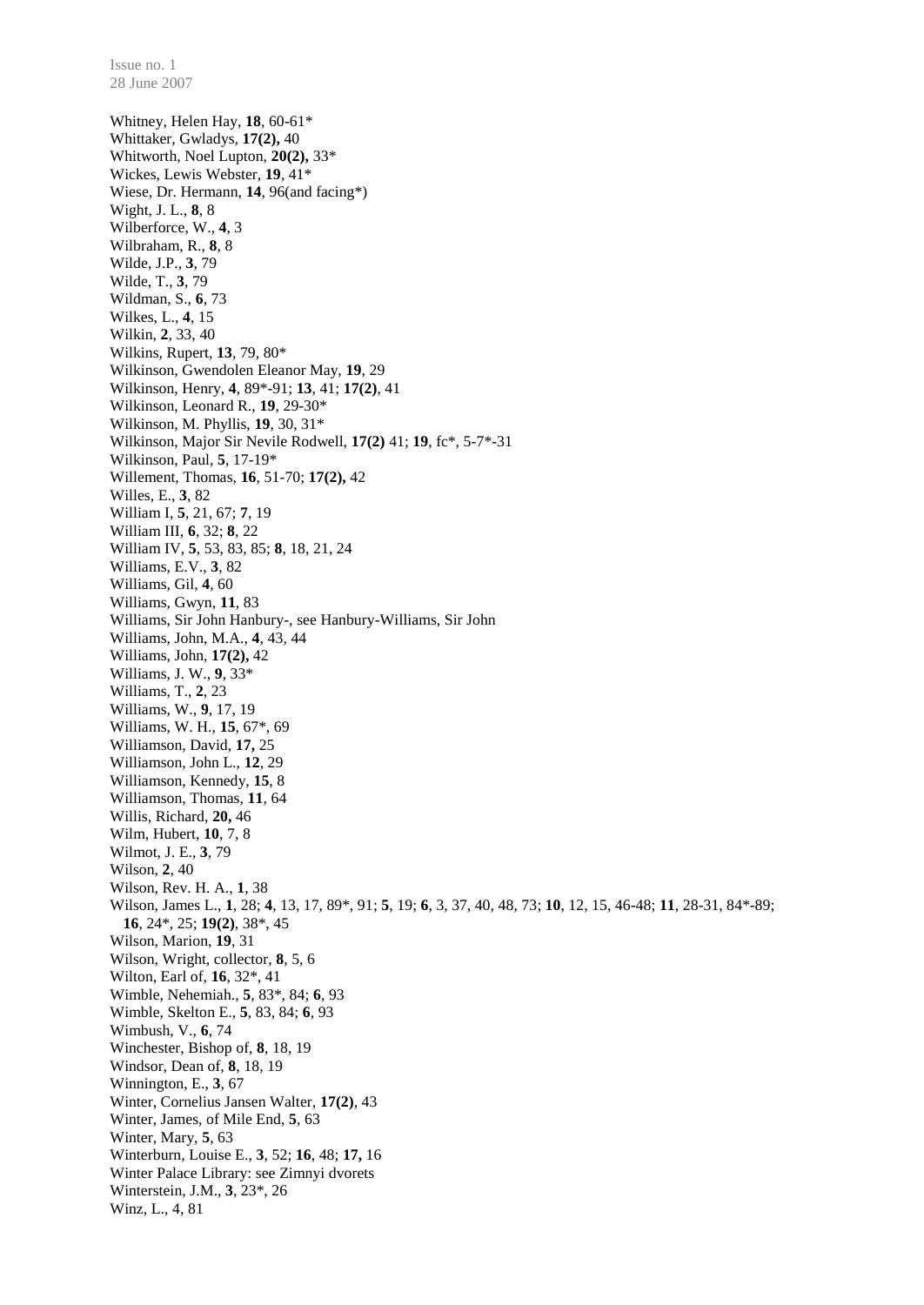Wise, Thomas J., literary forger, **4**, 13; **8**, 71 Wiseman, W(illiam?), **17,** 48 Withers, A., **2**, 3, 6 Withers, Percy, **15**, 14, 17 Wittal, Claus, **4**, 2 Wolff, H., **3**, 14 Wolff, J., **1**, 68, 69, 74 Wolkonsky, Princess Marie, **9**, 87, 88\* Wollaston, William, **10**, 81, 82\* Wolseley, Frances G., Viscountess, **6**, 3, 70 Wolseley, Hon. Frances Garnet, **12**, 34\*, 36 Wolsey, T., Cardinal, **7**, 24 Wombwell, S., **2**, 40 Women's Hospital for Children, **16**, 78\*, 79, 85 Womrath, Andrew Kay, **17(2)**, 44 Wood, A., **5**, 39 Wood, Joseph, **9**, 41 Wood, Rev. Manley, **9**, 33, 34\* Woodell, Stanley R. J., **19(2),** 41\*, 42, 45 Woodroffe, Hon. James T., **8**, 12 Woodroffe, Lilian, **8**, 12 Woodroffe, Paul, Woodroffe, Paul Vincent, artist, **8**, 5, 11, 12; **17(2)**, 44 Woods, George Dubois, **12**, 29 Woods, W., **3**, 69 Woodward, **2**, 40 Woodward, F.H., **5**, 26 Woolfitt, Gabrielle, **8**, 74 Woolfitt, Penelope, **8**, 68, 72\*, 74 Woolmer, J. Howard, **7**, cover(1) Woolmore, Henry, **15**, 68\*, 69 Wootton, John, **8**, 91 Wöpke, R., **4**, 76, 81 World of Ex-libris, **14**, 1-2, 95-6 Worsley, Thomas, **20,** 46-47\* Woyty-Wimmer, H., **3**, 11 Wraight, Jenny, **11**, 96\* Wrangham, D.C, **3**, 82 Wrangham, F., Archdeacon, **5**, 26 Wright, Alan, **17(2)**, 44 Wright, Frank Lloyd, **13**, 5 Wright, George, **20,** 47 Wright, Harold, **2**, 23 Wright, John Buckland, illustrator and engraver, **6**, 3; **10**, 87 Wright, Mary, **8**, 74 Wright, Nancy, **8**, 62\*, 63, 64 Wright, William H. K., editor Ex Libris Journal, **6**, 8, 14; **7**, 53; **9**, 2\* Wrightson, M., **2**, 10, 15, 16\*, 18 Wroughton, Sophie, **17,** 43 Wyatt, Leo, engraver, **1**, 8\*, 9, 58\*, 59,63; **2**, 62\*, 63; **4**, 40; **5**, 80\*, 100; **6**, 4, 87; **8**, 42; **9**, 4, 6, 48; **10**, 91; **11**, 93; **16**, 38, 40, 92 Wye College, **9**, 11, 12, 13, 14\*, 15 Wyndham, Wadham, **12**, 86 Wynne, Fras. Elizth, **7**, 17 Wynne-Finch, F. E., **7**, 17 Wynter, **2**, 40 Wyon, Allan, seal engraver, **5**, 26, 85; **6**, 4, 92; **8**, 19; **20(2)**, 52\* Wyse, Lucien Napoleon Bonaparte, **17**, 22\*, 23 Wyse, Lucien William Bonaparte, **17,** 23 Wyse, Napoleon Alfred Bonaparte, **17,** 23 Wyse, Napoleon Bonaparte, **17,** 23